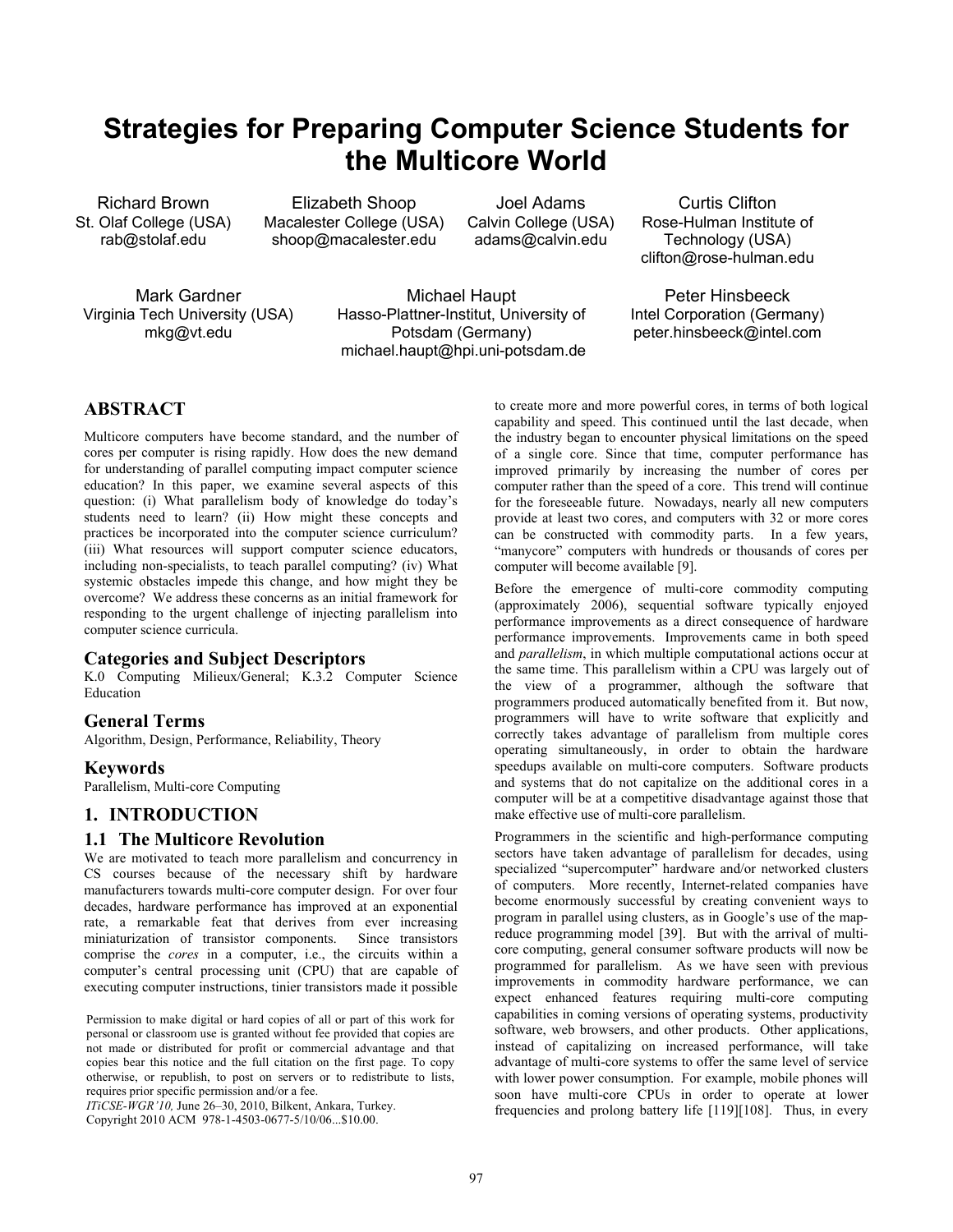computing sector, programmers and system designers must now gain a deep understanding of parallel computing in order to obtain greater or even the same performance from a multi-core computer as single-core machine once offered.

This makes it urgent for computer science (CS) students to gain broad exposure to concepts of parallelism. The parallel features of a multi-core computing system represent a new kind of resource available for solving problems with computing. CS graduates who have studied parallelism will bring understanding of that technology to their careers, and employers will increasingly demand it. In some countries, curricular change can occur instantly through centralized decision-making; for example, as Intel's Michael Wrinn points out, all CS students in China now study parallelism [126]. Broad-based curricular change is more challenging in countries where curriculum decisions are made more locally.

# **1.2 Strategies For Teaching Parallelism**

Therefore, we formed our working group in order to develop strategies for expediently and effectively incorporating parallelism into undergraduate CS courses and curricula. It is not our purpose to formulate a call for bringing more parallelism into CS education, since industry and academic leaders have already made that case compellingly [14][125][9]. Instead, our mission is to consider how the CS education community can respond strategically, productively, and as quickly as possible.

In order to explore our topic fully, our team includes not only CS educators from many types of academic institutions, but also from national research laboratories and from the hardware industry. Our disciplinary areas of expertise range from low-level hardware architecture to high-level virtual systems and programming languages. The results of our study will hopefully spark further discussion and expedited action within the international CS education community.

Since we seek to advance global change, we must choose an approach to our task that is neutral to differences in disciplinary viewpoints and institutional nature when possible. For example, we intend to highlight key concepts and issues with potential relevance at many points in a CS curriculum, such as the notion of scalability, believing that such pivotal concepts and issues are likely to apply in most curricular and institutional settings. Thus, our silence on a particular topic or tool should not be interpreted as disapproval. Likewise, we desire to make no assumptions about the curricula and institutions we address. For instance, we avoid relying on generic course names ("CS1", "CS2", "Algorithms", etc.) when describing where a parallel topic might appear in a CS curriculum, recognizing that there may be vast differences in the content and nature of courses that share the same title at different institutions.

We will use the word *parallel* as a generic term, meaning that multiple computer actions occur at the same time, whether physically or through software concurrency. Under this physically or through software concurrency. convention, we may think of concurrency as *virtual parallelism.* Writing "parallel" is more convenient than frequently writing, for example, "parallel or concurrent," but adopting a generic term is also strategic for our purpose. Having to master the technical distinctions and relationships between physical parallelism, concurrency, distributed computing, multi-core computing, grid computing, etc., constitutes a barrier to entry for non-specialists, whether they are students or faculty. If beginners may safely use "parallel" to mean any of the above, we can all move on toward the primary goal of introducing everyone to parallelism. Furthermore, in practice, implementation choices between virtual or physical parallelism, or multi-core vs. distributed computing vs. a hybrid system, change quickly based on the resources available in a particular system. Thus, "parallel" as a generic term is useful even for practitioners and specialists. We note that even if the computing industry were not shifting to multi-core computation at this time, we might now be conducting an ITiCSE working-group strategic study in response to the explosion of distributed computing (e.g., Google's use of map-reduce computation [39]).

Our document has a bias towards teaching principles of parallelism using experiential learning. We affirm the research literature endorsing active learning strategies, even though the present-day tools students may use to get their hands-on experience may soon pass away. We also believe that students who learn the most enduring parallelism principles available will be best equipped for the imminent flow of new tools and techniques that will emerge during this new wave of parallel computing.

# **1.3 Overview**

The following sections of this document consider strategies for introducing parallelism in CS curricula by examining several aspects of such strategies.

In Section 2, we present a framework for expressing parallelism content that integrates both an educator's goals and a practitioner's objectives. In Section 3, we explore teaching and learning practices, including the issue of when and where to teach concepts of parallelism within a CS curriculum. In Section 4, we examine goals for online sharing of content materials, teaching strategies, assignments, and feedback among a supportive community of CS educators. In Section 5, we suggest two guidelines for bringing about the timely systemic change of injecting parallelism into CS curricula, and briefly addresses some of the challenges presented by such a transformation. We summarize our findings and suggest further strategic steps in Section 6.

# **2. TOWARD A PARALLELISM BODY OF KNOWLEDGE**

Parallelism and related fields of study have a long and deep tradition. In addition to the underlying lasting concepts, there are also a variety of tools and techniques for realizing parallel computation. In this section we attempt to catalog many of the lasting concepts that students should be exposed to. We do not offer these as a comprehensive list, but as a starting point for identifying a central body of knowledge in parallelism that could be included in undergraduate curricula. Along with this catalog of ideas, we identify some of the existing tools that instructors might use to help their students explore these concepts.

In choosing the topics to include in a particular curriculum, the overriding concern should be to help our students learn to "think in parallel". By that, we mean that graduates should be able to:

- recognize the opportunities for parallelism in any problem and
- evaluate the applicability of different parallel solution strategies.

Different institutions will choose to include different concepts in their curricula. In section 3, we suggest some strategies for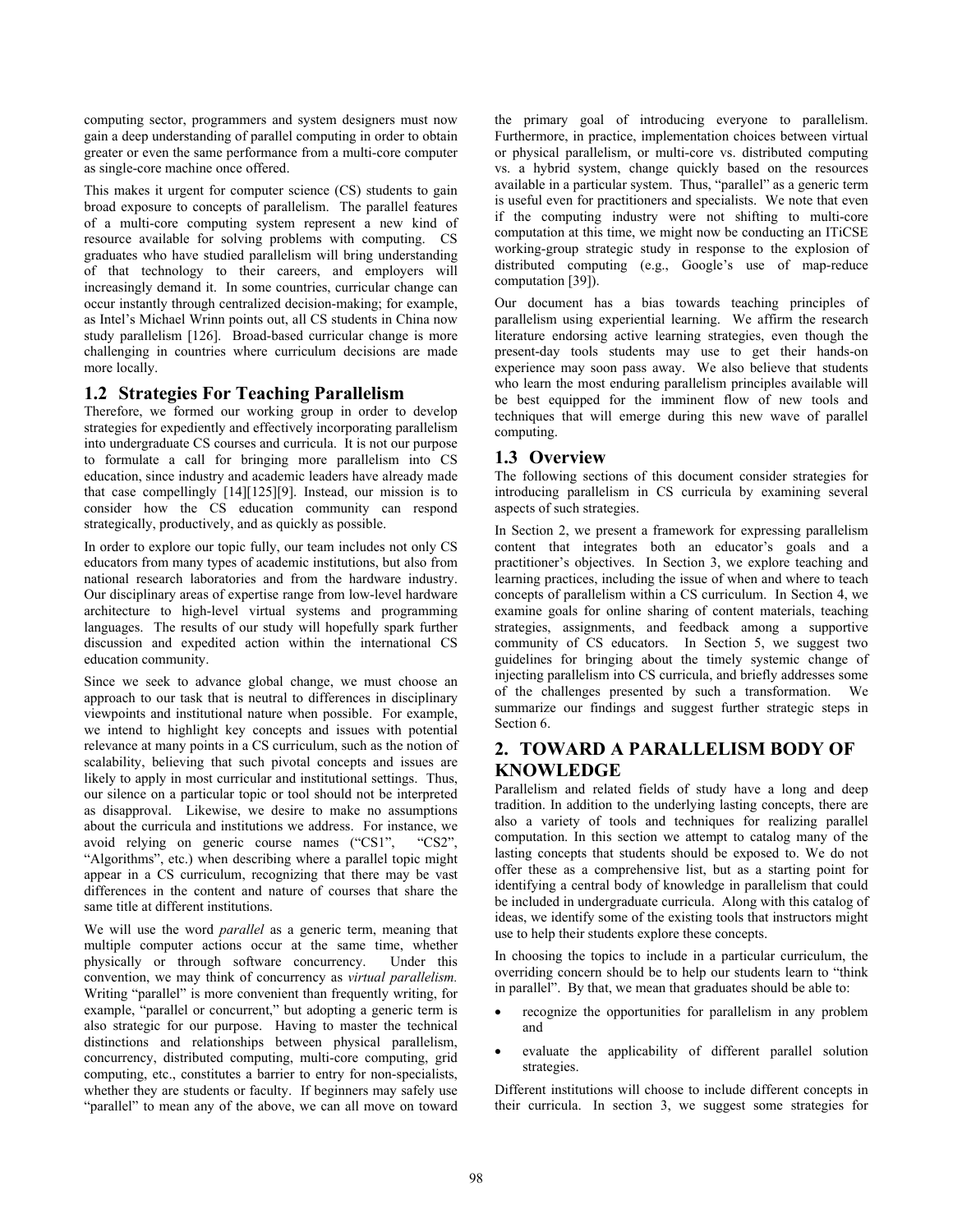choosing from the concepts we describe in this section and integrating them into existing curricula.

We found it useful to organize our catalog of concepts into a framework that incorporates both potential curricular structure and practical development of applications, summarized in Table 1.

|                                                     | Software Design (2.2.2)                              |                                                     |
|-----------------------------------------------------|------------------------------------------------------|-----------------------------------------------------|
| Motivating<br>Problems and<br>Applications<br>(2.1) | Data Structures and Algorithms Issues and<br>(2.2.3) | Conceptual<br>Theoretical<br>Foundations<br>(2.2.1) |
|                                                     | Software Environments (2.2.4)                        |                                                     |
|                                                     | Hardware $(2.2.5)$                                   |                                                     |

**Table 1. Organizing the body of knowledge in parallelism.** 

In this framework, we organize topics into four broad parallelism knowledge areas, represented by the central column in Table 1. Problems and application areas provide motivating context for students to study and use solutions from these knowledge areas. Cutting across these knowledge areas are the basic, well-known conceptual issues and theoretical foundations in parallelism, which we treat as a separate knowledge area.

This leads us to the following *goals for CS graduates in this new age of parallelism*.

*Given a problem to solve*, students should be able to choose and implement the following:

- The software design that will ensure efficient and reliable use of parallelism,
- The algorithms and data structures that will work best,
- The software environment to use, and
- The parallel hardware to use,

while keeping in mind the issues that will arise from those choices and the amount of scalability and performance that will be achieved.

## **2.1 Problems as Motivation and Context**

Students are more motivated and develop a greater understanding when they see how a concept applies in context [16]. Here we provide some sample problem domains that serve as natural motivators for the use of parallelism.

Web search is a parallel application that students use frequently. Google, the well know search engine, utilizes massive amounts of essentially commodity PCs in large datacenters to create, replicate, and constantly update the index of the world-wide-web that millions of people search every day [19].

Another real world problem that shows the need for parallelism is sequence searching in bioinformatics. Scientists compare unknown gene or protein sequences against a database of known sequences to determine similarities, which help identify functionality. The database of all known genes, their nucleotide sequences and associated information, GenBank, is currently 437 GB in size [11]. Metagenomics projects, such as the Global Ocean Survey [122], and new technologies for generating DNA sequences are expected to dramatically accelerate the amount of data produced [99]. Indeed, such projects routinely use parallel techniques to produce gene sequence data by employing large number of sequencing machines running in parallel [124]. The time it takes to compare an unknown sequence to the database has become impractical for sequential computations whereas in 2003

a parallel version reduced the time from 22.4 hours to 8 minutes when run on 128 processors [38].

Image and video processing provides a rich array of example application areas that could motivate students. Single images themselves represent rich information that can be processed in parallel, and an increasingly more important application area is the processing of high-dimensional sets of images. Past work in this field drove a great deal of study of parallel architectures, and more recently this field is turning towards the use of stock parallel hardware [89]. For example, Colombo, et al. describe a system for tracking full human body motion to create realistic movie animation using a cluster of workstations, each responsible for particular tasks[28]. Image processing and analysis for robot vision systems is another motivating example for students [75]. In medicine, medical imaging is another example area where parallel hardware and algorithms are now being used to speed up the time to process scans and to enable patients to get results of cancer scans during an office visit [35]. Lastly, video processing for surveillance systems is a field that relies on parallel and distributed processing to provide real-time video analysis results to users [102].

Current financial analysis software takes advantage of parallel processing to provide analysis of market segments, such as equity options, in real time [34]. Many parallel algorithms for financial analysis have been proposed [63][81], which provide solutions in a real-world application domain of interest to many students.

An overview of many application areas is provided in [42], including these additional examples that instructors might use as motivation:

- Fluid dynamics
- Environment and Energy
- Molecular dynamics in computational chemistry
- Ocean Modeling
- Simulations of earthquakes
- Data mining
- Tree-structures: online massively parallel games
- Graphics: image processing, rendering, hidden-surface removal
- Sorting
- Ray tracing
- Weather/climate modeling
- Natural language processing and text analytics
- Speech recognition

# **2.2 Knowledge Areas**

The following subsections discuss the cross-cutting theoretical concepts and each of the four knowledge areas shown in Table 1. We identify some representative learning outcomes for each. These are high-level goals that represent what undergraduate programs may strive to achieve and can be expanded to further detail for individual courses. We provide them as examples to stimulate thought, rather than as a prescriptive solution. Following the outcomes, we discuss some of the central ideas in each area this is not intended to be complete, but to provide a starting point for further consideration when incorporating parallelism to a program. We conclude each knowledge area by suggesting a few other ideas that an institution might choose to cover in addition to (or instead of) the ideas we have chosen to discuss.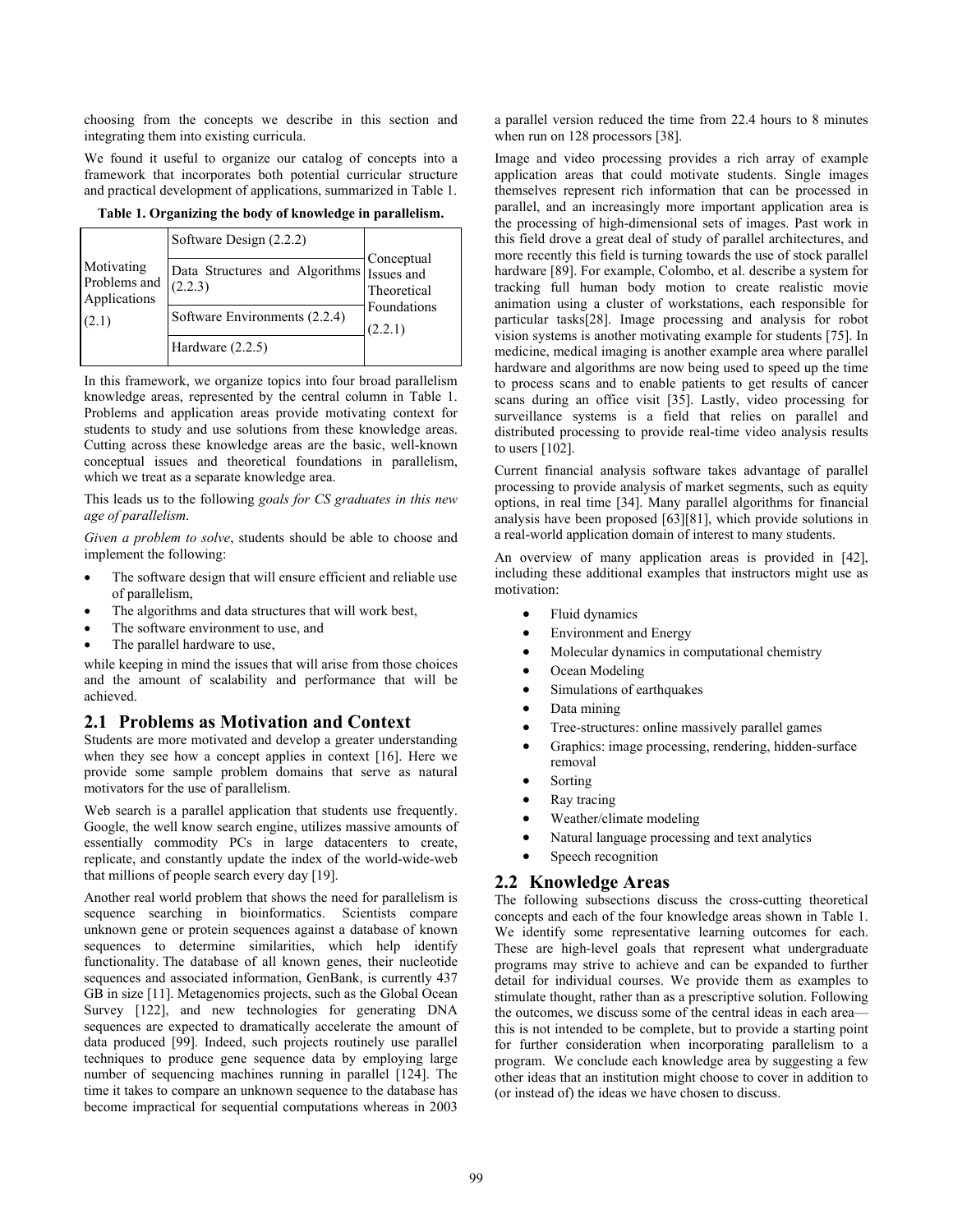# *2.2.1 Conceptual Issues and Theoretical Foundations*

#### **Representative Educational Outcomes:**

Computer science graduates will be able to:

- Identify and discuss issues of scalability in parallel computational settings.
- Define and recognize common types of parallelism and communication, namely data parallelism, task parallelism, pipelining, message passing, and shared memory communication.
- Define race condition and deadlock; identify race conditions in code examples; identify deadlock in computational and non-computational scenarios.
- Assess the potential impact of parallelism on performance using Amdahl's and Gustafson's Laws.

#### **Central Ideas**

One aspect of becoming educated in parallelism is having an awareness of key concepts and issues that arise in many contexts in parallel computing. Many of the technical details of hardware and software capabilities and environments change rapidly, but the concepts and issues in this category change much more slowly, and may be viewed as enduring principles that will continue to have relevance and value in the long term.

For example, the notion of *scalability* is central throughout parallel computing, and the behavior of an algorithm or computing strategy as some factor in a problem increases (for example, the number of processors or the size of the data) is often a key consideration when computing in parallel. Issues of scale can be identified and explored at all levels of a CS curriculum. Indeed, letting beginning students experience for themselves the effects of scale on computational time in various contexts can be an engaging and effective motivator for them to explore parallelism, while simultaneously imprinting invaluable lessons about the nature of parallel computation. Encounters with scalability in subsequent courses continue to reveal manifold aspects of that pervasive issue. In fact, an awareness of the notion of scale and a habit of considering issues related to scalability in computing scenarios are valuable components of any CS student's training, whether or not those scenarios happen to arise in the context of parallel computing. Scalability merits consideration whenever addressing a new computing situation, application, or system, along with other central issues such as algorithmic approach, efficiency, and correctness.

Besides knowledge of central notions such as scalability, CS students need awareness of commonly used terms that refer to categories or types of parallelism and of communication between processors, such as *task parallelism* (where a computation is accomplished using cooperating functional units or tasks), *data parallelism* (where a given computation is applied in parallel to multiple data sets), *pipeline parallelism* (task parallelism where the output from one task becomes the input for another), *message passing* (in which operations for sending and receiving messages form a basis for communication between tasks), and *shared memory communication* (in which tasks communicate through shared variables or data structures). Note that this collection of terms does not represent a non-overlapping or necessarily a complete decomposition of forms of parallel computation or communication. A more objective classification approach might be taken, such as Flynn's taxonomy [49], which, for example, might describe task parallelism as MIMD (Multiple Instruction, Multiple Data). However, Flynn's decomposition is less commonly helpful in present-day parallel computing, which often carries out entire procedures or programs in parallel, not only individual instructions. We recommend looking to current usage in research and industry when selecting terminology for teaching CS students, while always selecting and formulating those terms appropriately for the intended audience. For example, the socalled SPMD (Single Program or Process, Multiple Data) category of computation [37], a subset of MIMD (Multiple Instruction, Multiple Data) and introduced after Flynn's categories, identifies arguably the most common model of applied parallel computation. SPMD is a useful and enduring notion because it describes the common software strategy in which parallel computing specialists build computational frameworks that domain experts can use to productively program applications. We note that all members of such a project team must know enough about concepts and principles of parallelism to have a conceptual understanding of what they are doing, and that domain experts with stronger parallelism backgrounds can make greater contributions (as can parallelism specialists with domain knowledge).

Another central concept in parallel computing is that of *speedup*, which defines how much faster a parallel solution is than its sequential counterpart. Speedup is measured using the formula:

$$
Speedup_c = Time_1 / Time_c
$$

where  $Time<sub>1</sub>$  is the time required by the sequential solution to solve the problem, and  $Time<sub>c</sub>$  is the time required by the parallel solution to solve the problem using *C* cores. Likewise, the concept of parallel *efficiency* is important:

#### *Efficiency<sub>c</sub>* = *Speedup<sub>c</sub>* / *C*

which indicates how efficiently a given parallel solution uses the hardware's parallel capabilities. Measuring a solution's *Speedup<sub>c</sub>* and *Efficiency<sub>c</sub>* for different values of C provides a way to quantify that solution's scalability with respect to C.

It is not enough merely to know definitions and proper usage of these important terms. Goals for elaboration on and application of these notions in CS curricula appear in subsequent knowledgearea sections.

While scalability issues may arise in almost any context, other concepts relevant to parallelism arise in certain types of scenarios, such as resource management situations. A *race condition* exists when the correct behavior of a program or system depends on timing. For example, if multiple processes both read and write a shared variable, an unfortunate ordering of operations may lead one process to overwrite another process's update of that shared variable, leading to the loss of that update, unless a strategy is devised to avoid such errors. In many CS curricula, race conditions have been introduced in an intermediate or advanced course in Operating Systems or a related topic, in which context a collection of synchronization strategies may be explored for avoiding them (see, for example, [107]). However, the idea that the correct behavior of an algorithm involving a shared variable may depend on timing will arise earlier if one introduces parallel computing earlier in a CS student's coursework, and recognizing the potential for race conditions in parallel code is a valuable skill for CS students. As [80] indicates, the notion of a race condition does not itself require advanced CS training, and is both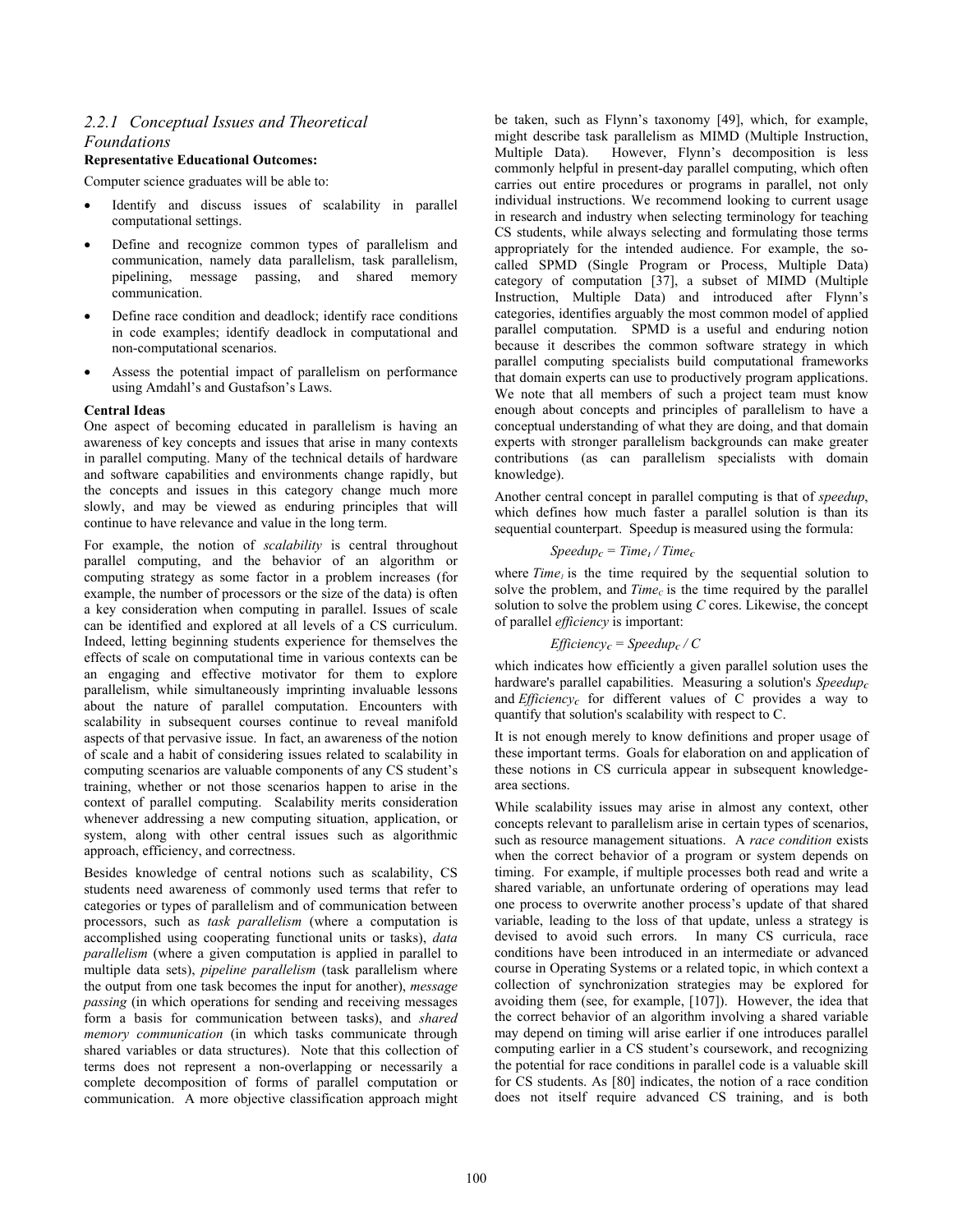accessible and even discoverable by beginning students. If the notion of a race condition appears early in a CS curriculum, it can readily be cited in subsequent courses when it relates to topics in parallel, e.g., whenever programming (explicitly or implicitly) with multiple threads and shared memory.

An increasing number of parallel programming environments provide automatic avoidance of race conditions, either by avoiding shared memory (for example, through message passing) or through mutual exclusion synchronization (e.g., "smart" pointer objects with reference counting). However, even programmers with access to such environments need to understand enough about race conditions to choose those features. Given the current rapid and volatile development of parallel computing, CS students will benefit from a broad acquaintance with issues of parallelism, in preparation for the range of computation they may encounter during the span of their careers.

Deadlock is another pervasive issue that may arise in parallel computations. A *deadlock* exists if a set of multiple processes or threads are blocked awaiting events that can only be caused by processes in that same set. Common-sense instances of deadlock in non-computational settings abound, for example, involving vehicles entering opposite ends of a one-way bridge, and general discussions of how to avoid or remedy deadlock in those situations require no particular CS training. Realistic code examples where a typical young CS student can identify deadlock are rare. But an intuitive, common-sense discussion of potential deadlock may beneficially influence the design of parallel algorithms at any level. As with race conditions, a comprehensive consideration of deadlock avoidance and recovery strategies can appear in a more advanced course, as it may already in a curriculum without early parallelism.

The theory of parallel computation is not so widely taught as the theory of sequential computation, nor is a list of topics for theoretical parallel computation so standardized at the undergraduate level as the formal-languages approach in a many Theory of Computation courses. But Amdahl's Law and Gustafson's Law (see, for example, [101] or [17]), two formulas for upper bounds on parallel speedup, are useful for both estimating potential performance improvements and gaining insight into the effects of parallelism in an algorithm. Briefly, Amdahl's Law concerns speedup from parallelizing a sequential algorithm, and Gustafson's Law (also known as Gustafson-Barsis' Law) considers the speedup effects of scaling algorithms that are already parallel. Both formulas are quite accessible to undergraduates, and even a few computations with them can give a student enlightening awareness of the impact of sequential portions of a computation on its parallel speedup.

It would be satisfying to include one or more general theoretical frameworks for parallel computation in an undergraduate CS curriculum. Some candidates exist: the Parallel Random Access Machine (PRAM) model helps define and understand the class of efficiently decidable parallel problems applicable to sharedmemory multicore systems[73][46]; the Pi calculus formally models concurrent systems whose configuration may change during a computation, which forms the basis for a wide variety of research efforts and applications [92][93][91]; and tuple spaces, which implement an associative memory with parallel concurrent access, representing an abstraction of distributed shared memory [55].

#### **Other potential topics**

The comments above should not be interpreted as prescriptive or encyclopedic, but as evocative for stimulating discussion, as we indicated earlier. In particular, one may well consider other topics to be central in this knowledge area. Examples: fine-grained vs. course-grained parallelism; parallel memory access in the PRAM model; and handling read-write conflicts in concurrent programs.

#### *2.2.2 Software Design*  **Representative educational outcomes:**

Given a problem to solve, CS graduates should be able to:

- Decompose it into sequential and parallel portions,
- Recognize possible parallel approaches that can be used to solve it, and
- Devise and implement an efficient and scalable strategy using a chosen approach.

#### **Central Ideas**

The availability of multiple cores brings the potential for improved software performance, but at the cost of increased complexity and difficulty. The advent of multicore processors thus brings a disruptive change to the practice of software design. It also brings a variety of new opportunities to the software designer.

Not all problems should be solved using a parallel computation. For example, computations may have internal dependencies or I/O requirements that necessitate sequential execution. However, multicore hardware may be beneficial even for these sequential computations by using these parallel techniques:

Instance parallelism: Multiple instances of the same computation can be run simultaneously (often launched by a controlling script), each using different inputs and producing different outputs. Given K cores, this approach permits up to K instances of the same problem to be solved in the time required to solve a single instance. Distributed computations such as SETI@Home [106], Folding@Home [50], and similar Berkeley Open Infrastructure for Network Computing [15] projects can be seen as a special case of instance parallelism.

Library parallelism: For some kinds of computations (e.g., matrix algebra), there are libraries that provide parallel versions of commonly needed operations. On a multicore machine, a sequential program may be able to significantly boost its performance by replacing sequential versions of those operations with parallel versions from a library.

Pipeline parallelism: When a sequential algorithm is sufficiently complex, and there are many instances of the problem to solve, a software designer can divide the algorithm into N sequential stages, and spawn a thread or process to perform each step. Ideally, the algorithm is divided so that each stage takes the same length of time to perform, so that the processing load is evenly distributed across the stages, a design aspect called load balancing. The behavior of the thread or process performing *step i* can be described as follows:

```
while (true) { 
   if i is the first step {
```

```
 data = getInputs(); 
   } else { 
     data = readResultsFromStep(i-1); 
 }
```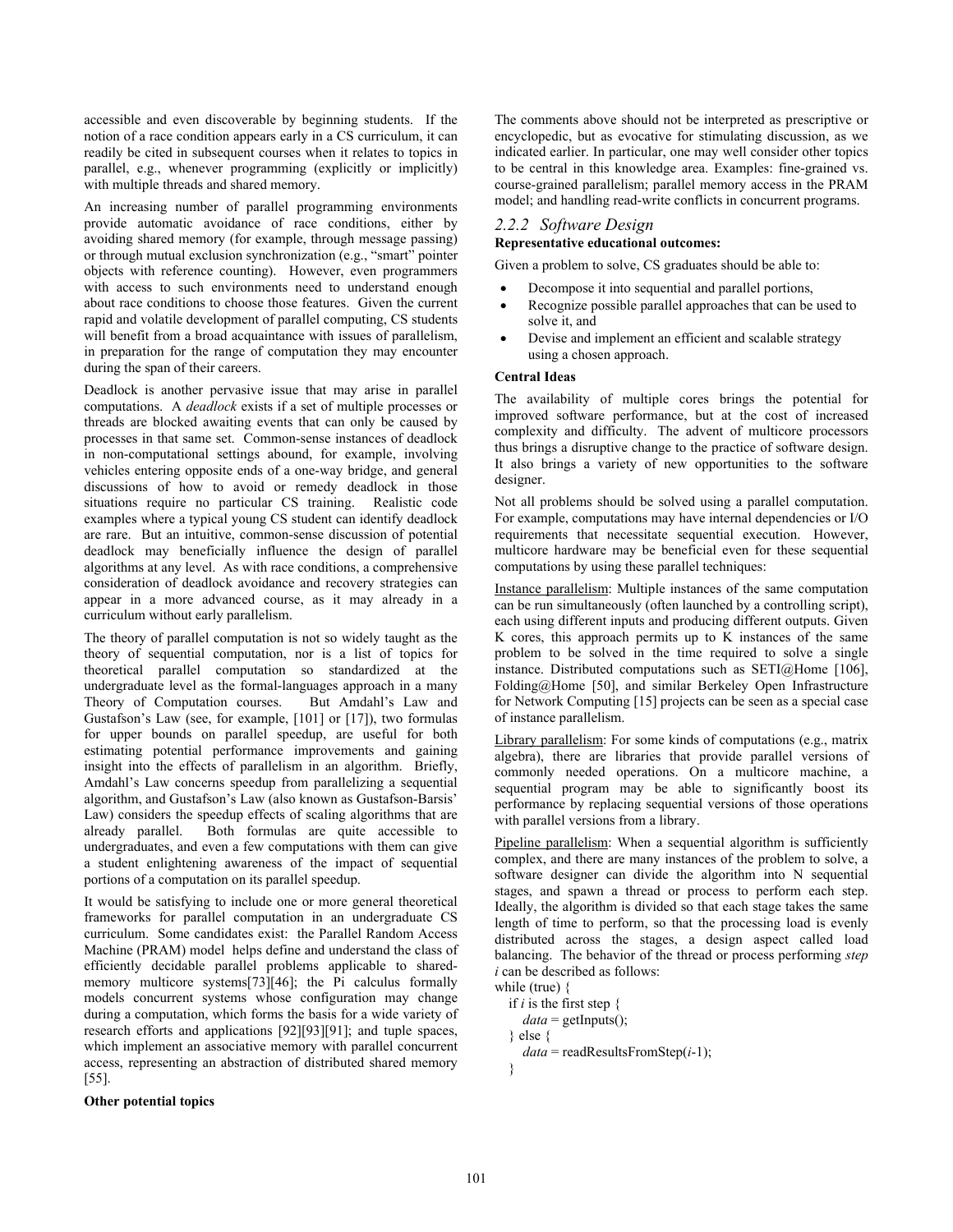```
 results = performStep(i, data); 
if (i is the last step) { 
      output(results); 
    } else { 
      sendToStep(i+1, results); 
   } 
}
```
Once the N stages of the pipeline are filled and the first result emerges from the final stage, subsequent results will be produced in time 1/N.

For computations without sequential dependencies, software designers may be able to more directly exploit a multicore processor's parallel capabilities. In particular, software designers who want their software to run faster as more cores are available can try to decompose their software into pieces that will run in parallel on different cores. Two of the ways software can be decomposed into pieces are:

Domain decomposition (data parallelism): the software designer divides the data or problem domain into pieces, and then designs the software to process those pieces in parallel. For example, if the problem is to blur a large MxN image on a machine with K cores, the designer might spawn K threads, divide the image's M rows into K blocks of size M/K, and blur each block in parallel using a different thread.

Functional decomposition (task parallelism): the software designer divides the computation into functional units or tasks, analyzes the dependencies among these tasks, and then designs the software to spawn threads or processes that perform these tasks in parallel (as dependencies allow). For example, if the problem is to model the climate system, and the system's functional pieces are the ocean, the land, the atmosphere, and the water, then the designer might design a task to perform each functional piece, and then execute these tasks in parallel to model the climate. Functional pieces may be further decomposed into sub-tasks, as appropriate.

To run faster as more cores are available, software must be designed so that the number of processes or threads dividing the labor increases with the number of available cores. There are a number of parallel programming patterns that knowledgeable software designers can exploit, including operational patterns like the Map-Reduce and Scatter-Gather, and computational patterns like Pipeline, Embarrassingly Parallel, Geometric, Divide And Conquer, to name just a few [82]. Familiarity with these patterns will ease the work of software designers.

A program that runs faster when given more cores is said to *scale.*  Scalability, or potential to scale is a desirable property. Suppose there are two companies P and Q with competing software programs, and that P's program scales but Q's does not. Whenever a system with more cores is released, company P's program will require little if any maintenance to run faster on the new system, giving them a competitive advantage over company Q.

Given a problem, one common pattern in this approach is exhibited by computations based on a parallel for loop:

 *id* = getWorkerID(); *numWorkers* = getNumWorkers(); *blockSize* = *problem*.size() / *numWorkers*;

```
for (i = id; i < problem.size(); i += blockSize) {
     processPiece(i, problem); 
 }
```
Another common pattern is the master-worker pattern, in which the same code is run on many processes in parallel:

```
id = getWorkerID();
numWorks = getNumWorks(S);
if (id = \text{MASTER}) {
   combinedResult = divideAmongWorkers(problem); 
 } else { // Worker 
   do { 
     i = getWorkFromMaster(); 
     partialResult = processPiece(i, problem); 
     sendToMaster(partialResult); 
  } while (i > 0); // work remains
 }
```
One reason for its popularity is the master-worker pattern can be used with either task- or data-parallel computations.

Besides parallelism techniques, CS students need to know enough about parallel software development methods to approach applied problems that require those techniques. The SPMD computational model described in Section 2.2.1 gives rise to the dominant software development method for computing research projects involving parallelism, in which some parallel computing specialists create a computational framework within which a much larger number of domain experts can contribute largely sequential algorithms towards the creation of an application. Google's use of map-reduce computing [39] provides a widely used example of this approach that can be discussed and (with accessible map-reduce interfaces) used by CS students at all levels, including introductory students. Most research applications developed using SPMD currently use MPI programming (see 2.2.4 below), which is accessible to intermediate and advanced CS students.

#### **Other potential topics**

In addition to the above concepts, other important topics that could be considered important enough to include are in the area of quantitative and qualitative measurement of the approach taken. For example, students could analyze their solutions in terms of software metrics related to parallelism such as scalability, performance, reliability, and maintainability. Students could also analyze quantitative experimental measurements of their solutions, or examine the performance of standard benchmarks that use particular patterns [13].

#### *2.2.3 Data Structures and Algorithms*  **Representative educational outcomes:**

Given a problem to solve and a chosen parallel approach to solving it, CS graduates should be able to:

- Choose an appropriate reliable data structure,
- Find appropriate existing parallel algorithms that solve the problem, and
- Devise and implement an efficient and scalable strategy using the algorithm and data structure with that approach.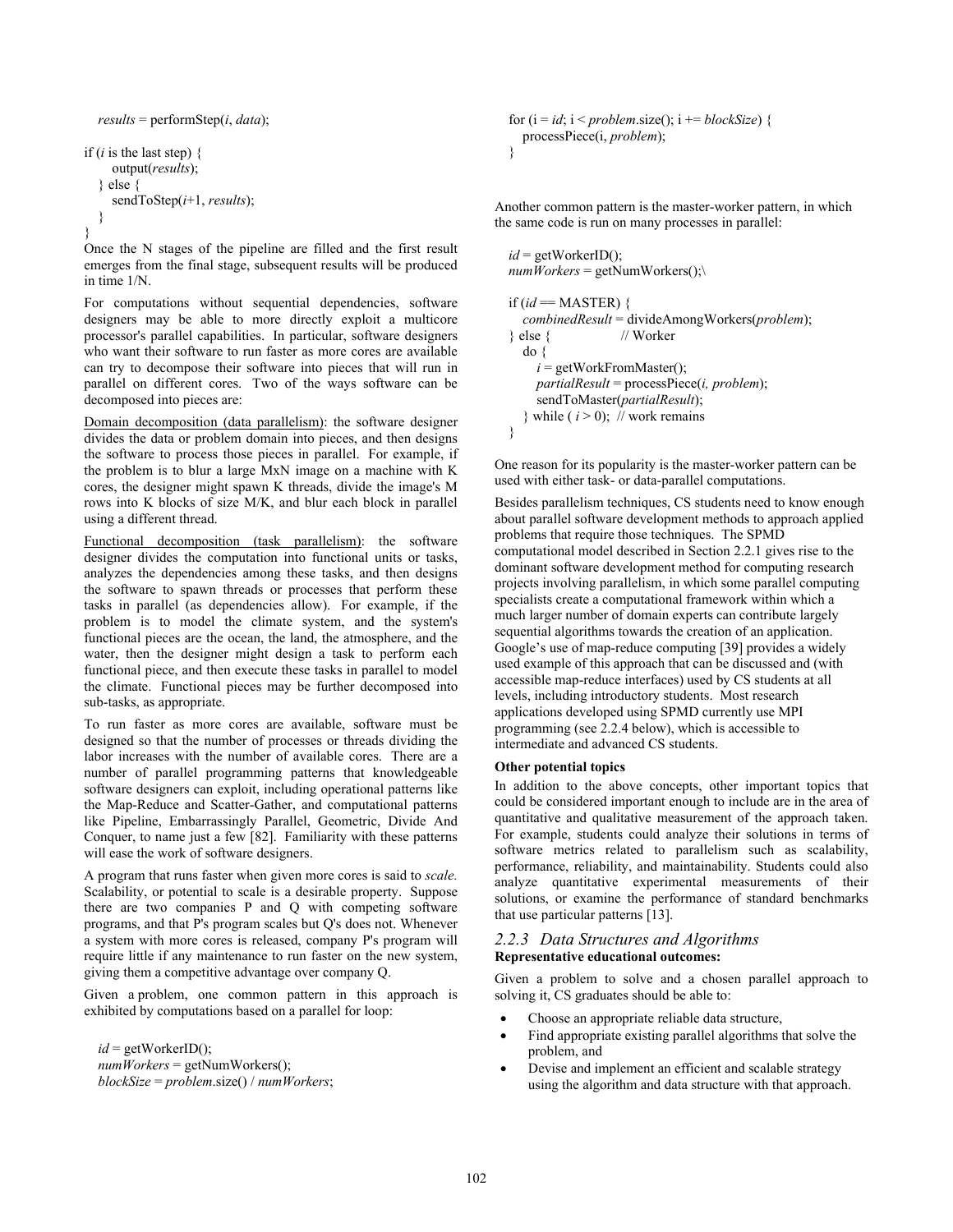- Measure the performance changes of algorithms using various numbers of cores
- Compute the speedup and efficiency of parallel algorithms using various numbers of cores

#### **Central Ideas**

Data structures have a solid foundation in CS undergraduate programs. When considering certain parallel solutions to problems, students will need to consider whether the data structure they use will be shared among multiple threads/processes. If so, and that structure access is implemented using locks, then it will need to be safe— free of race conditions and deadlock. Libraries of thread-safe data structures exist, such as the concurrent containers in Intel's Threading Building Blocks [65] and Java's java.util.concurrent package ([57] provides an excellent accounting of the complexity involved in implementing such shared structures in Java.)

Because shared access to a common data structure via mutual exclusion locking introduces much complexity in the solutions and they are prone to error, other implementations have devised alternative shared data structure access. Fraser and Harris describe their implementation of multiword compare-and-swap operations or software transactional memory (STM) solutions that do not use locks [51]. Simon Peyton Jones has described the use of STM in Haskell [72], where it is a natural fit. Intel, IBM, and Sun have developed a draft standard for STM in C++, and Intel provides a  $C++$  STM library [66].

Like data structures, algorithms are a foundational topic in undergraduate CS programs. Given the current state of hardware, students will need grounding in parallel algorithmic solutions to problems. Many solutions that heretofore had been part of parallel computing research and found a home in advanced courses should be incorporated into introductory and intermediate courses that feature the study of algorithms. Texts that have taken this approach include [90] and [12].

Many parallel solutions to classic algorithmic problems have been proposed. In the field of numerical computing, vector and matrix operations, as well as Fourier transformations, are good examples. Various parallel algorithms for searching tasks have been proposed; e.g., an algorithm for parallel string matching [123], parallel N-queens problem solvers [111][1], or parallel alpha-beta searches [48], which are relevant in game programming. Sorting is also a relevant field of study, where many parallel versions of quick sort, merge sort, and radix sort, just to name a few, have been described [4][127][79].

Finally, the map-reduce algorithm design paradigm, first found in functional programming, is highly relevant today as a distributed processing technique pioneered by Google [39]. The basic concept of providing a map function to distribute processing and a reduce function to gather and report the results is accessible to undergraduate students. For example, the WebMapReduce software [54][54][53], a simplified interface for the widely used Hadoop open-source implementation of map-reduce, enables CS students at introductory or later levels to develop parallel computations on a cluster by creating the map and reduce functions/methods in a programming language of their choice.

We anticipate that more algorithms and data structures that take advantage of parallelism will appear soon, many arising from computing research and industry.

#### *2.2.4 Software Environments*  **Representative educational outcomes:**

Given a problem to solve and a chosen parallel approach to solving it, CS graduates should be able to:

- Choose an appropriate software library or programming language abstraction for the approach, and
- Devise and implement the solution using that approach.

#### **Central Ideas**

Just as CS educators have many choices of languages and software libraries to use for sequential programming instruction, they also have several choices for parallel programming instruction. This is an area under constant development, but good languages and libraries exist that can be used for instructional purposes today. There are several models for parallel programming of cooperating tasks that are commonly used and supported by various languages, language extensions, or systems: shared memory, message passing, actors, and fully distributed.

In the single *shared memory model*, cooperating tasks share information by accessing a shared data space in memory on a single computer. Implementations of this model must ensure that writes to the shared data by multiple tasks are atomic by providing some form of synchronization.

In the *message passing model*, cooperating tasks maintain their own data and share values by communicating them through messages sent and received among those tasks. The message exchange can be synchronous, meaning that a send (or receive) operation causes a task to wait or "block" until another task performs a corresponding receive (or send), or asynchronous, meaning that neither send nor receive operations cause blocking.

The *actor model* is a programming language abstraction built over threads and based on message passing. Developed as a theoretical model to describe parallel computation in the 1970's [60], the actor model has seen a resurgence in the current era of multicore technology. Actors are objects that send and receive messages asynchronously. They can also create new actors.

In *fully distributed models*, the tasks are running on multiple machines connected by some type of interconnection network. An extension of the shared memory concept to distributed systems of computers is called distributed shared memory. Larger-scale fully distributed applications can be realized with systems such as Mapreduce or using message passing. Map-reduce is especially useful when demonstrating how to scale the processing of large datasets, and can be motivated by pointing out Google's use of it to index the web. An open-source implementation of Map-reduce called Hadoop is sufficiently mature and can be installed on clusters of computers or used in the cloud on Amazon Web Services (AWS)[6].

Languages and software libraries support combinations of these models in various ways. Notably, functional programming as a paradigm provides inherent support for parallelism in that it fosters immutable state and closures. Functional languages that have parallel programming capabilities include Concurrent Haskell and Erlang. Concurrent Haskell uses the concept of shared memory between cooperating tasks, and as previously mentioned, avoids the use of locks on the shared memory[59]. Erlang, developed by communications company Ericsson to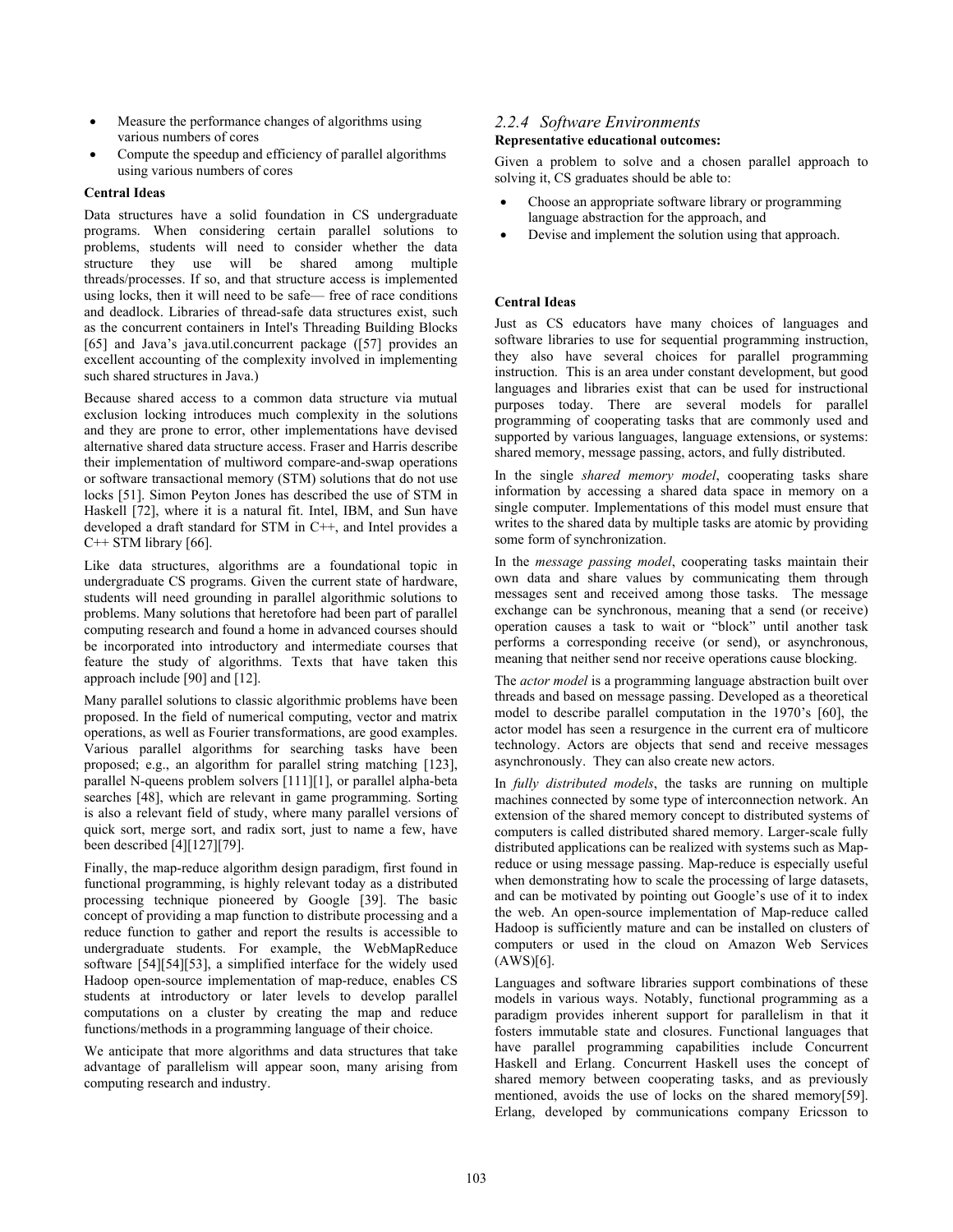support distributed applications, uses the message-passing paradigm, rather than shared memory, and employs the actors model[44].

Scala is a relatively new language that was designed with parallel processing hardware in mind and provides an interesting integration of functional and object-oriented features [96]. Scala, which stands for a scalable language, employs an actors-based model. The Scala compiler produces bytecode that will run on a Java Virtual Machine (JVM).

Grand Central Dispatch (GCD), a language extension for C, C++, and Objective-C developed by Apple, provides a programming layer of abstraction over threads. Programmers design 'tasks' reminiscent of closures that are queued up for execution on an underlying dispatch system, which handles the execution of those tasks on threads.

The OpenMP package for C/C++ and Fortran enables programmers to signify sections of code to be run in parallel using shared memory data structures. Portions of serial code can be made to execute in parallel by means of compiler directives called pragmas. Like GCD, work is assigned to threads at runtime.

Intel Threading Building Blocks (TBB) [65] is an object-oriented approach to multi-core programming implemented as a C++ template library. TBB provides a library of object-oriented algorithms, such as loops and sorting, as well as concurrent containers, which are thread-safe data structures such as queues, vectors, and hash maps. Programmers using TBB do not have to be experts on threads– they logically define tasks to be executed in parallel and the TBB run-time library automatically maps that logical definition onto available threads, making efficient use of resources on the machine. Advanced programmers may optionally customize TBB computations at the lower levels of memory allocation, synchronization, etc.

Code adhering to the message passing model can be written using frameworks conforming to the Message Passing Interface (MPI) standard, introduced in 1994. Several implementations of MPI for C, C++, Fortran, and Python are in fairly wide use and well developed. The great majority of high-performance parallel scientific software currently uses MPI, and is often developed using an SPMD-based methodology as described in Section 2.2.2.

A Java library called PJ provides a hybrid solution to parallel programming that blends ideas from OpenMP and MPI in an objected-oriented fashion that naturally fits with the Java language [98]. Programmers can implement solutions on shared memory multicore machines or clusters of computers.

The graphics processing units (GPUs) found in most commodity PCs contain multiple processing units. Though traditionally dedicated to graphical applications, the power of these GPUs can now be used for general-purpose parallel computation using a few different available libraries (when used for more than graphics, a graphics card is known as a general-purpose GPU, or GPGPU). NVIDIA has also developed a programming interface based on C/C++ for programming its GPU hardware architecture, called the Compute Unified Device Architecture (CUDA). There are CUDA wrappers for other languages, such as Python, Java, and Ruby. Microsoft also has a GPGPU API called DirectCompute, for use under Windows Vista and Windows 7.

OpenCL is a new standard, initially developed by Apple, which has been implemented for the GPU hardware of several

manufacturers, including NVIDIA and AMD. It is platform agnostic, and lets a program use both the CPU and GPU cores.

Nearly all of these examples of software environments for programming parallelism were developed in academic research projects or industry, and now have become accessible and desirable for CS education. We anticipate rapid growth in this area as parallelism becomes more and more essential in all forms of computing. For example, computing researchers using Sandia Labs' object-oriented Trilinos project [117] provides a base class DistObject for efficiently redistributing an already distributed data object, enabling domain experts to program a small number of conceptually simplified methods that reuse sophisticated parallel techniques through a pattern paradigm. Also, Intel's TBB provides a programmer with "building blocks" in the form of object-oriented algorithms and thread-safe data structures, for constructing efficient and correct parallel applications [43]. CS curricula will especially benefit from software-environment support for effective parallel programming patterns, including new patterns yet to be discovered and developed by academic and industry research.

Finally, we note that these technologies are often used in conjunction with each other in practice. For example, programmers may use MPI together with OpenMP or CUDA on clusters of multi-core or GPU-equipped computers.

# *2.2.5 Hardware*

## **Representative educational outcomes:**

Given a problem to solve and a chosen parallel approach to solving it, CS graduates should be able to:

- Choose appropriate hardware for the approach, and
- Devise and implement the solution using that approach on that hardware.

#### **Central Ideas**

Students need to know about machine organization in order to create effective computing applications and systems. It is difficult to understand performance issues without a reasonable mental model of the hardware (a review and comparison of current hardware can be found in [110]). As an example of why this is important, the Sieve of Eratosthenes exercise [101] written in a cache-friendly sequential manner has dramatically better performance than parallelizing in a cache-oblivious manner. Parallelizing the cache-friendly version further increases the speedup. Thus, at least a conceptual understanding of machine organization is necessary to effectively make use of parallelism.

Some of the key hardware organizational schemes relevant to parallel computing today are: multiple instruction, multiple data (MIMD) and its subset, SPMD; single instruction, multiple data (SIMD); and clusters.

Current commodity PCs and servers containing multicore processors are MIMD machines—each core is capable of simultaneously processing data independently. Some of that data can be shared by tasks running on those cores, however. Advanced specialized MIMD machines, such as IBM's BlueGene series, use high-bandwidth connections between racks of many machines in order to support sharing of memory.

The GPGPU cards provide a form of SIMD organization, in which the same instructions are executed by each core simultaneously on separate data. This organization arises naturally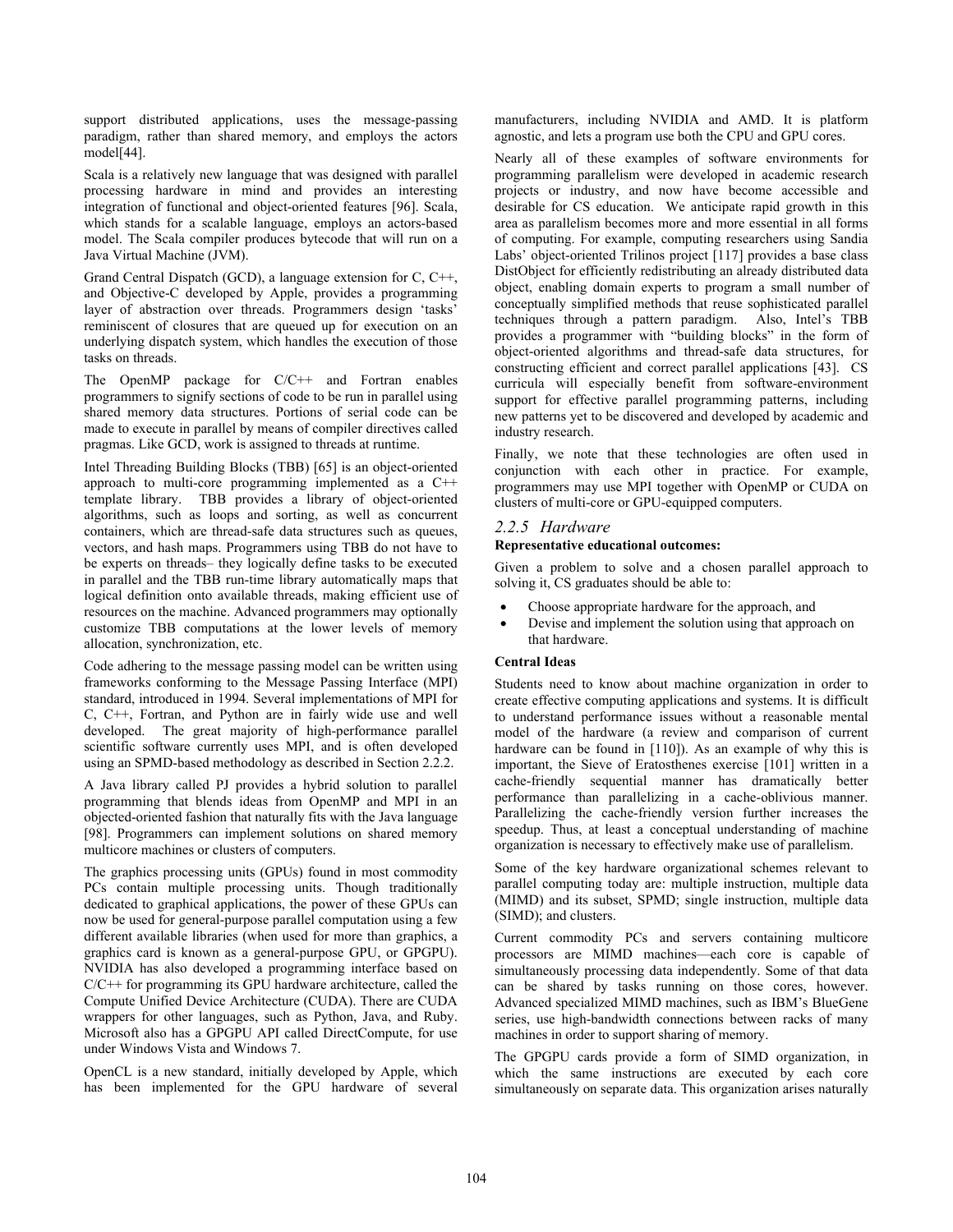for graphics processing, where often the same manipulation needs to be done on every pixel to be displayed.

Clusters of independent machines connected via a network switch, called Beowulf clusters, represent another type of organization commonly used for parallel computing. In cluster computing, there is no concept of shared memory data. Cloud computing is an extension of cluster computing, where cloud vendors enable users to configure their own virtual cluster on remote hardware that the vendors maintain and provide for that purpose.

Exposing students to a variety of hardware topics helps them to develop adequate conceptual models of hardware that informs choices made in the other parallel knowledge areas presented in this section. Simple models are often sufficient to allow the student to begin exploring parallel execution at the beginner level.

#### **Other potential topics**

We have intentionally made only general and summary observations in our comments above. Any curriculum will naturally explore specific topics at much greater depth in certain courses than we have indicated, including both parallelism that have become standard in those courses (e.g., instruction-level parallelism) and topics that have recently emerged or re-emerged as important (such as multi-core architectures, interconnection topologies, grid computing).

# **3. TEACHING AND LEARNING STRATEGIES**

Although the list of parallel concepts and knowledge areas we presented in the previous section might seem daunting, we contend that there are straightforward mappings from existing curricula to updated ones that include these topics. To help students learn to "think in parallel," we assert that a spiral and experiential approach to the topics is desirable. Although we are advocating a particular approach, we recognize that each institution has its own unique curricular challenges and opportunities. We respect and embrace that diversity. In the following we attempt to identify topics that are likely to be part of many curricula and show how particular ideas in parallelism might be included with these likely existing topics.

## **3.1 Overarching Approach**

To help our students learn to think in parallel, we advocate a spiral approach to these topics, introducing ideas at a basic (though "intellectually honest") level early, then revisiting the ideas with greater depth and formality later in a curriculum [23][24]. This approach encourages a focus on fundamental ideas. As Schwill wrote, "A subject is more comprehensible if students and teachers grasp its fundamental principles. Fundamental ideas condense information by organizing incoherent details into a linking structure which will be kept in mind for a longer time. Details can be reconstructed from this structure more easily" [105].

Along with a spiral approach, the hands-on practice of experiential learning will allow students to test their own conceptual frameworks. We are not advocating the teaching of tools over concepts, rather we are advocating experiential learning so students can engage with concepts and test their own conceptual models. Educators and students should expect changes to tools and techniques. By ensuring that our students are well grounded in the concepts, we prepare them to adapt to these changes. Many different existing tools and techniques can be used to introduce and expand upon the concepts we have outlined in the previous section. We will provide some examples below.

We believe that the key to this process is in problem selection: sprinkle problems through the curriculum that benefit from parallelism, but whose solutions introduce new issues, the resolution of which expands a student's understanding step by step. By repeatedly exposing students to topics through the spiral approach, we can help students to recognize the underlying concepts, not just the specific technologies. In doing so, we hope to optimally prepare them for whatever emerges in the future.

The following is an illustrative example using particular technologies. The basic philosophy is to start gently in an introductory course, with students devising sequential solutions to embarrassingly parallel problems like matrix addition or simple image processing tasks. In the next course, instructors using  $C++$ for example, could then use OpenMP to have students solve the same problems with parallel solutions. We have found that OpenMP is easy enough to use that a simple introduction to multicore technology and threads is enough to get the students up and running, including those who are not CS majors. The key is to motivate the material through a hands-on exercise that lets them directly experience the benefit of parallelism, visually if possible.

As an example, an exercise involving a standard computation might increase the size of a data structure (i.e., matrix or image) enough that the students become impatient waiting for a sequential solution to complete. Given the speeds of modern computing equipment, young students often become accustomed to their computations completing almost immediately, so they may perceive running times of only a few seconds as being unexpectedly long. Thus, if a student's parallel implementation completes in a fraction of the time required for a sequential computation, that student directly *experiences* the performance speedup. Several of us have found that a hands-on experience of parallelism speedup becomes a personal turning point for some students, motivating them to learn more about modern parallel computing practices and equipment, sometimes even leading nonmajors to take more CS courses.

In subsequent courses like operating systems, we can then give problems whose multithreaded solutions introduce race conditions, deadlocks, etc., and so motivate the use of synchronization constructs. Likewise, a course like programming languages can introduce the benefits of functional languages (e.g., immutability or STM) for parallelism, and compare the concurrency mechanisms of different languages. It is also conceivable to cover actors as a natural way of implementing parallel software when object-oriented abstraction is used. Advanced elective courses can delve even further, because students have seen and understand the concept of using parallel solutions to solve real problems.

# **3.2 Adapting Existing Curricula**

There are many natural places in most curricula where parallel topics can be introduced. Introducing parallelism in this way results in broad, incremental, but perhaps not deep, changes to courses. However, we anticipate that the cumulative effects of these incremental changes will be deep changes in students' abilities to think in parallel.

#### *3.2.1 Introductory Level*

The spiral approach argues that even introductory CS students should be introduced to parallelism beginning early in their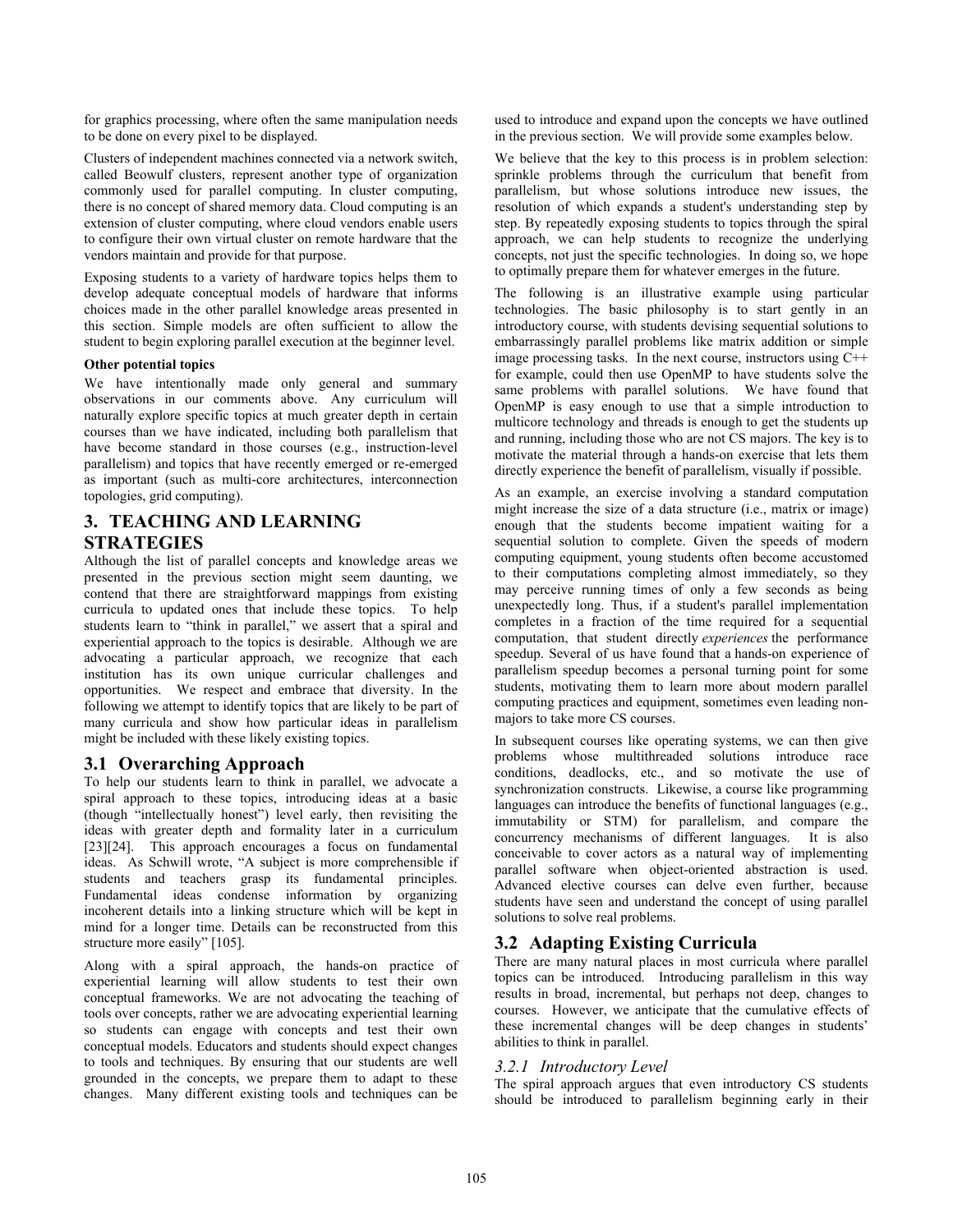careers, including a significant number of students who do not continue in CS but who will use computing in their work.

There are already several published examples of faculty successfully introducing parallelism topics early in the curriculum:

- When introducing event-based programming or graphics, it is natural to use multiple threads of execution. By focusing on race-free problems, Kim Bruce and his colleagues Andrea Danyluk and Thomas Murtagh have successfully used this approach for many years at Williams College and Pomona College [22].
- Daniel Ernst and Daniel Stevenson (University of Wisconsin/Eau Claire, U.S.) argue for introducing parallel computing and concurrency using applications such as image processing and encryption cracking [45].
- The WebMapReduce software [54] produced at St. Olaf College and associated teaching material [97] enables introductory students to program with Google-style distributed map-reduce computing [39] with Hadoop [7], using Java, C++, Python or Scheme to create mapper and reducer functions/methods.

All these examples involve experiences that connect a student's programming with appealing applications having external importance. In Bruce et al's work, students write parallel programs using "active objects", simple library classes that encapsulate threads and provide threading behavior through simple inheritance. In Ernst and Stevenson's examples, students write concurrent programs using Java threads directly. In WebMapReduce, students write code that is executed in parallel by a fault-tolerant, data-parallel system that is capable of handling large-scale data sets. In all these cases, accompanying discussion can relate the activities to broader issues in parallelism.

Another way to introduce parallel thinking in introductory courses is through the use of "Computer Science Unplugged" sorts of examples [30]. For example, one of us uses a simple survey where he asks students, "How do you multitask? Please describe below how you use your time while doing multiple things within the same time period." He collects this information and categorizes it according to a particular approach to parallel programming, say pipelining or multi-threading. Discussing these results in class provides an opportunity both to demonstrate that parallelism is a common feature of daily life and to foreshadow later classes in the curriculum. Because the examples are drawn from the students' own experience, students are more likely to see engage in the discussion.

Lewendowski and colleagues have recently shown that students in the very beginning of introductory CS courses, when given a problem posed in English prose, are able to grasp the problems of concurrent access to shared data by multiple tasks [80]. The problem they posed was one of people buying concert tickets from multiple sales clerks at a bank of ticket windows. The sales clerks represent multiple parallel tasks, and the information they share is which tickets have been sold and which are still available. This problem could be posed in an introductory course, and students could be asked to formulate solutions. Those solutions could be discussed, thereby giving students their first taste of race conditions and how to handle them, without getting into the details of hardware design that have traditionally been needed to understand them in advanced courses.

## *3.2.2 Concepts-first Curricula*

Some institutions prefer curricula that focus on concepts first, sometimes to the exclusion of studying computers as physical machines early in students' careers. These programs might choose to introduce abstract machines, such as Concurrent Sequential Processes (CSP) [61] or the Pi Calculus [92][93][91], early in the curriculum, deferring hardware parallelism and software environments to later in the curriculum.

### *3.2.3 Data Structures*

In courses that introduce or use common data structures, there can be a natural transition from the study of individual sequential access to those structures to considering issues of safe concurrent access to those entities, whether through appropriate use of synchronization structures or through lockless data structures. For example, one of us has used an exercise where students initially build a sequential, single-threaded web crawler in Java, storing links found in traditional list, map and queue data structures. Following that, we introduce the use of threads and have the students build a multi-threaded crawler using the corresponding thread-safe data structures found in the *java.util.concurrent*  library.

## *3.2.4 Software Design*

In intermediate courses on software design and development, the ability to identify and take advantage of parallelism becomes an essential skill.

In a course that teaches software patterns, an instructor might choose to introduce a pattern or two for parallel processing. There are many parallel patterns identified already [82], and more work on identifying such patterns is on-going [64][74]. By introducing a pattern or two in an existing course, instructors can keep parallelism in front of their students. Some institutions might consider using a broader selection of the parallel patterns in a later course.

Many traditional software patterns also provide opportunities to discuss parallelism. For example, when discussing model-viewcontroller [78][100], an instructor might discuss how long-running events in the controller may need to be executed in parallel to allow the view portion of the program to remain responsive to user input. Similar observations about potential uses of parallelism arise in other traditional patterns such as adapter, proxy, or observer [53].

A course that discusses software architecture might also provide a profitable place to introduce some parallelism. For example, when discussing client-server architectures, an instructor can discuss the problem of scaling the system with the number of clients. The server will have to be multi-threaded (whether manually or through the underlying implementation platform) to be able to serve more than one client at a time. Students can readily grasp this need for parallelism.

Courses that include team projects provide another opportunity for Unplugged exercises. An instructor can prompt interesting discussion with questions like, "How are the members working on a team project an example of parallelism?", or "How is a team employing an agile methodology an example of parallelism?"

## *3.2.5 Algorithm Analysis*

Courses that discuss algorithm analysis might include elements of the distributed paradigm, notions of consensus and election, and issues of fault tolerance. These topics remain relevant in the multi-core age; indeed, early processors with many general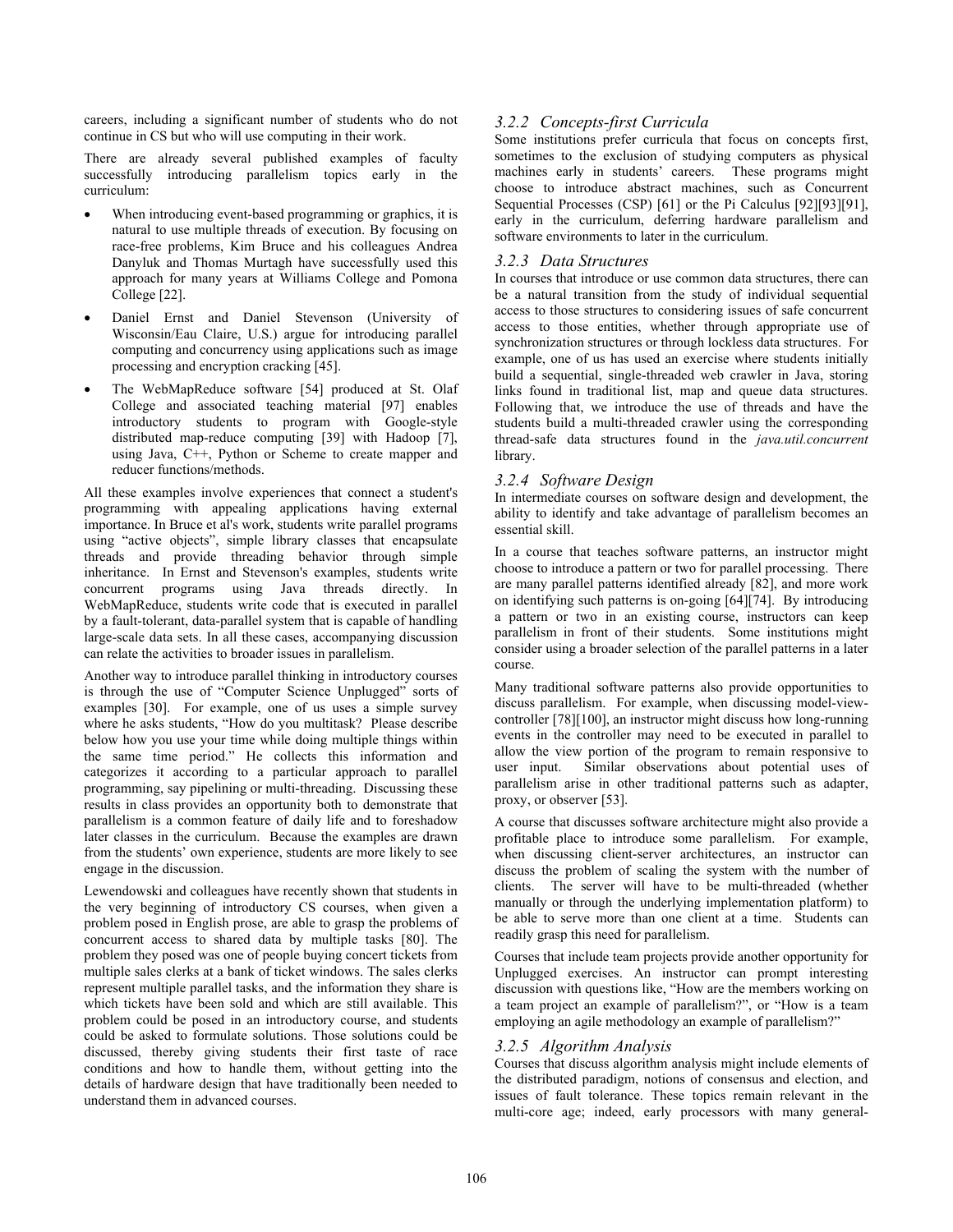purpose cores (such as Intel's recently released 48-core research chip [109][62] and their experimental 80-core network-on-chip [121][83]) arguably behave like distributed systems in many respects. Topics such as assessment of parallel speedup (e.g., Amdahl's Law), data scalability, categories of parallel computing (e.g., data parallelism vs. task parallelism), relative performance of various thread computing models rise in importance in the presence of large-scale multi-core computing.

In a course that covers sorting algorithms, an instructor could introduce parallel merge sort, for example. This is just a small step beyond traditional merge sort and does not require substantial additional time. Introducing an algorithm like parallel merge sort helps students to begin to consider the parallelizability of an algorithm as an important facet in choosing the algorithm to use in a particular circumstance.

#### *3.2.6 Programming Language Concepts*

Many people think that some previously underused programming language features, such as functional programming, actors [60][3], and software transactional memory (STM) [76][51] will become more important in the age of multi-core [21]. Independent of this, we seem to be in an era where practitioners are expected to be fluent in a variety of languages. For example, many application development teams use software frameworks such as Thrift ([8], originally developed at Facebook.com) to combine services built from many different languages. For these reasons, programming language concepts are rising in importance. Institutions that have de-emphasized programming language concepts in the past my wish to reevaluate those decisions. Institutions that have maintained programming language concepts in their curricula should consider introducing parallelism concepts in the following ways.

- Institutions that approach programming languages using a breadth-first, variety-of-languages approach may wish to consider using a language like Clojure [58][27] or Haskell [59], which include support for STM. Scala [96][116] and Erlang [44] include support of the actor model. Fortress [5] is being specifically designed with parallelism in mind; for example, *for* loops are parallel by default.
- If an institution chooses to use a narrower set of languages, many of these concepts can be approached using libraries. For example, the Kilim [112] and Candygram [25] libraries provide support for implementing actors in Java and Python respectively. Duece for Java [40] and Axon for Python [10] would let students experiment with STM. The JCSP libraries implement CSP in Java [29].
- Institutions who approach programming languages using a more theoretical approach might consider introducing parallelism using models like CSP [61] or the Pi Calculus [92][93][91].
- Institutions who approach programming languages by constructing a series of interpreters [52] should consider incorporating concurrency in the interpreters [120].

### *3.2.7 Operating Systems, Computer Architecture and Organization*

If students have been begun to develop a conceptual model of parallelism in introductory courses using examples such as we have described above, then this will enable deeper study and understanding of concepts such as instruction level parallelism, hyperthreading, and multicore architecture, which are traditionally studied in courses involving computer architecture and

organization. The introduction of parallelism earlier may free up time in such courses to cover other topics.

While parallelism is a traditional topic in operating system courses, other courses dealing with systems software can also benefit from curricula extended with concurrency and multithreading aspects. For instance, courses that address programming language implementations in the form of virtual machines could cover the implementation of parallel language features such as actors in terms of lower-level features such as threads and locking. As a concrete example, the way the Erlang VM implements the language's lightweight actor model can be studied in depth.

# *3.2.8 Advanced Electives*

The integration of parallelism topics throughout the curriculum still leaves room for advanced electives in parallelism. In fact, these electives will be able to explore advanced topics even more deeply when students arrive in them with basic concepts already in place. For example, if students have used a system such as WebMapReduce to implement solutions to basic data-parallel problems earlier in their studies, then a special course in parallel programming or distributed systems could delve deeply into the use of Hadoop to solve sophisticated problems, such as creating a PageRank [19] type of index of all of Wikipedia. As another example, if students have already used OpenMP to implement data parallel solutions, they should more easily be able to consider message-passing solutions to problems requiring sophisticated task-parallel solutions, using any of a variety of tools, such as MPI or TBB. Rivoire describes an advanced undergraduate course that integrates several of these technologies [104].

# **3.3 Language Issues**

The increasing importance of parallelism affects the choice of programming languages used in teaching. Going forward, educators will have to consider the support offered by a language for various parallel development concepts. Different institutions will choose to make this choice in different ways.

Teaching languages like Alice [33] or Scratch [103] already offer significant support for basic parallelism. In particular:

Alice provides four constructs for specifying sequential or parallel control:

A **DoInOrder {}** block that executes the statements in the block sequentially

A **DoTogether {}** block that executes all the statements in the block simultaneously

A **ForEachInOrder {}** loop that sequentially performs the statements in the block, for each item in a list sequentially

A **ForAllTogether {}** loop that sequentially performs the statements in the block, for all items in a list simultaneously

These constructs make it remarkably easy to simulate real-world simultaneous behaviors in Alice. For example, to simulate a basketball referee raising both arms to indicate a successful 3 point basket, one might program:

```
DoTogether {
```
**}** 

```
 referee.leftArm.turn(forward, 180); 
 referee.rightArm.turn(forward, 180);
```
Scratch provides a simple event-based mechanism for specifying parallel behavior. For any event *e*, any Scratch *sprite* (i.e.,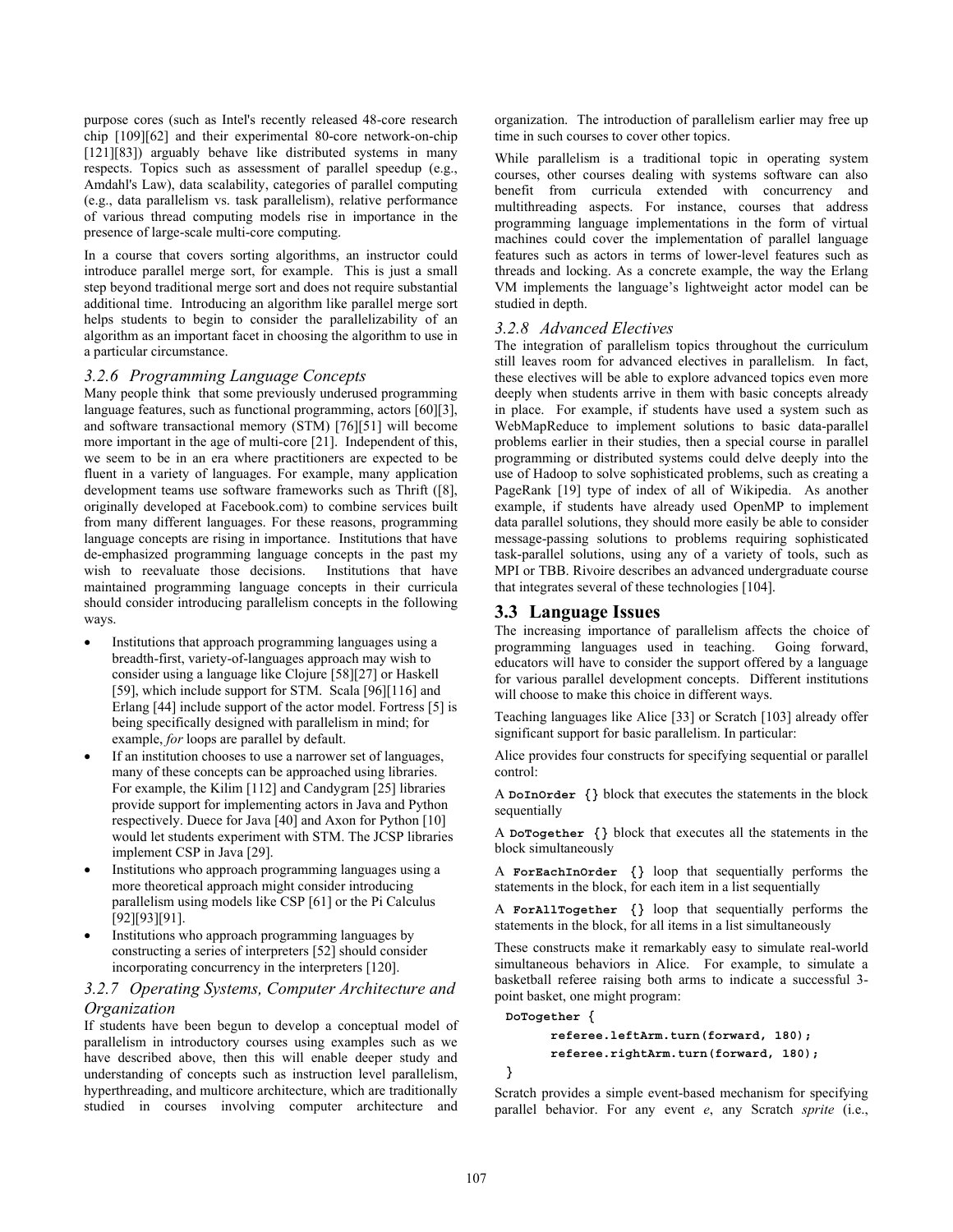animate-able object) or the *stage* can define handlers for *e*. When event *e* occurs, all handlers for *e* are executed simultaneously.

When shown their use, young students find these constructs remarkably intuitive and easy to use. Scratch and Alice are thus engaging ways to introduce students to parallel thinking.

Although sequential computing has dominated in CS education since the field's inception, many aspects of parallel computation are actually quite natural and accessible, even to pre-college students. Beginning CS students are capable not only of understanding parallelism concepts and programming examples, but also of discovering issues such as those surrounding concurrent access to shared resources [118][26][80]. For many problems within computing and beyond, parallelism provides the most natural solution strategies, and we encourage identifying and acting on the natural opportunities for parallelism in CS courses.

Python has been growing in importance as an early teaching language. The current standard Python implementations use a "global interpreter lock" to ensure that multiple threads running in the interpreter mutate the interpreter's state in a way that is consistent with a sequential execution of the thread's code [56]. In essence, this means that multi-threaded Python code cannot take full advantage of multi-core processors. Other Python implementations, such as IronPython [69] and Jython [115] do not have a global interpreter lock, and so do not suffer this relative disadvantage. However, these implementations are not necessarily compatible with the standard APIs and libraries that an instructor might wish to use in a course.

# **4. SUPPORT: A SHARING COMMUNITY OF EDUCATORS**

# **4.1 Online Community**

Effective and productive sharing in the environment of a welcoming and lively community of peers can make a tremendous difference in supporting faculty during this time of transition toward the parallel future of computing. Given the great diversity of faculty experience and interest, and the widely varying nature of curricular needs, no single source of support will be sufficient for all situations. However, a broad community of educators seeking to bring about systemic change can profoundly assist others who wish to enhance their backgrounds in parallel computing by thoughtfully creating a variety of strategies for training and supporting each other.

To support broad based changes to curricula such as we have proposed in a timely manner, we will need to share material and ideas by electronic means and form a community. Though several repositories currently exist offering access to parallel and more general computing content with various levels of metadata and search capabilities, these resources are still underutilized [94]. Moreover, most of the enhancements to courses that we suggest in this report are not yet placed in any easily accessible location that will facilitate fast adoption. In this section we consider some existing web sites for sharing CS educational materials, discuss barriers to forming a true community of educators, and suggest ways that we might overcome them.

Several efforts towards sharing CS educational materials are currently underway.

 Ensemble (http://www.computingportal.org/), funded by the National Science Foundation, is a "Pathway project" of the National Science Digital Library(NSDL). Aimed at the

entire computing education community, this project seeks to encourage contribution, use, and review of a broad range of CS educational materials. There is currently no material for parallel computing on this site, but a community devoted to introducing parallel concepts throughout the curriculum has been formed there.

 Another part of the NSDL is the CITIDEL project (Computing and Information Technology Interactive Digital Library, http://www.citidel.org/), which serves as a repository for computer science education materials. Its 'computing materials community' contains several collections, organized by relatively standard course subject areas, such as computer graphics, networks, and algorithms. Educators can join and contribute materials such as lecture slides, exams, and papers describing classroom techniques. Users can browse by the communities and collections, or by author or date. In an attempt to provide controlled vocabularies, users can also browse by subjects, which are organized by the ACM Computing Curricula recommendations.

There are some sites directed more specifically at the parallel computing education community.

- Intel Academic Community (IAC) provides an open platform for sharing parallelism courseware components [2]. The components are organized using the controlled vocabulary of the ACM Computing Curricula Detailed Body of Knowledge ([68], p.36). The platform itself is based on Moodle technology, widely understood and adopted by academia. The open platform allows for both downloading and linking to exiting course material as well as the uploading of new items. Intel has instituted both a ranking and reviewing capability for broad community input as well as a system of expert reviews.
- OpenSparc sponsors a wiki called "Sharing Teaching Material for Concurrent Computing" [32], which is designed with collaboration in mind. Instructors provide course materials under the Creative Commons License that are freely accessible by other educators.
- The CUDAZone site, sponsored by NVIDIA, serves as a repository for code examples in a variety of application areas [36].

These resources are a start towards making materials available to educators for searching and browsing. But courseware repositories alone will not be enough to meet the goal of forming a community of educators who are trying to change their curriculum quickly in incremental ways. We need to be communicating by sharing ideas about what works and what doesn't, discussing learning objectives, comparing classroom techniques for teaching various new topics, and providing peer reviews of shared materials. ome sites are already seeking these objectives. Notably, the Intel Academic Community website hosts relevant blogs and forums, and produces video content including the weekly "Teach Parallel" broadcasts [114]. Building from this significant beginning, website providers must discover and incorporate features and content that are ever more accessible, convenient, and valuable for this purpose, and CS educators must begin incorporating the resulting rich online resources into their course preparation practices and teaching, in order for the vital community we envision to emerge.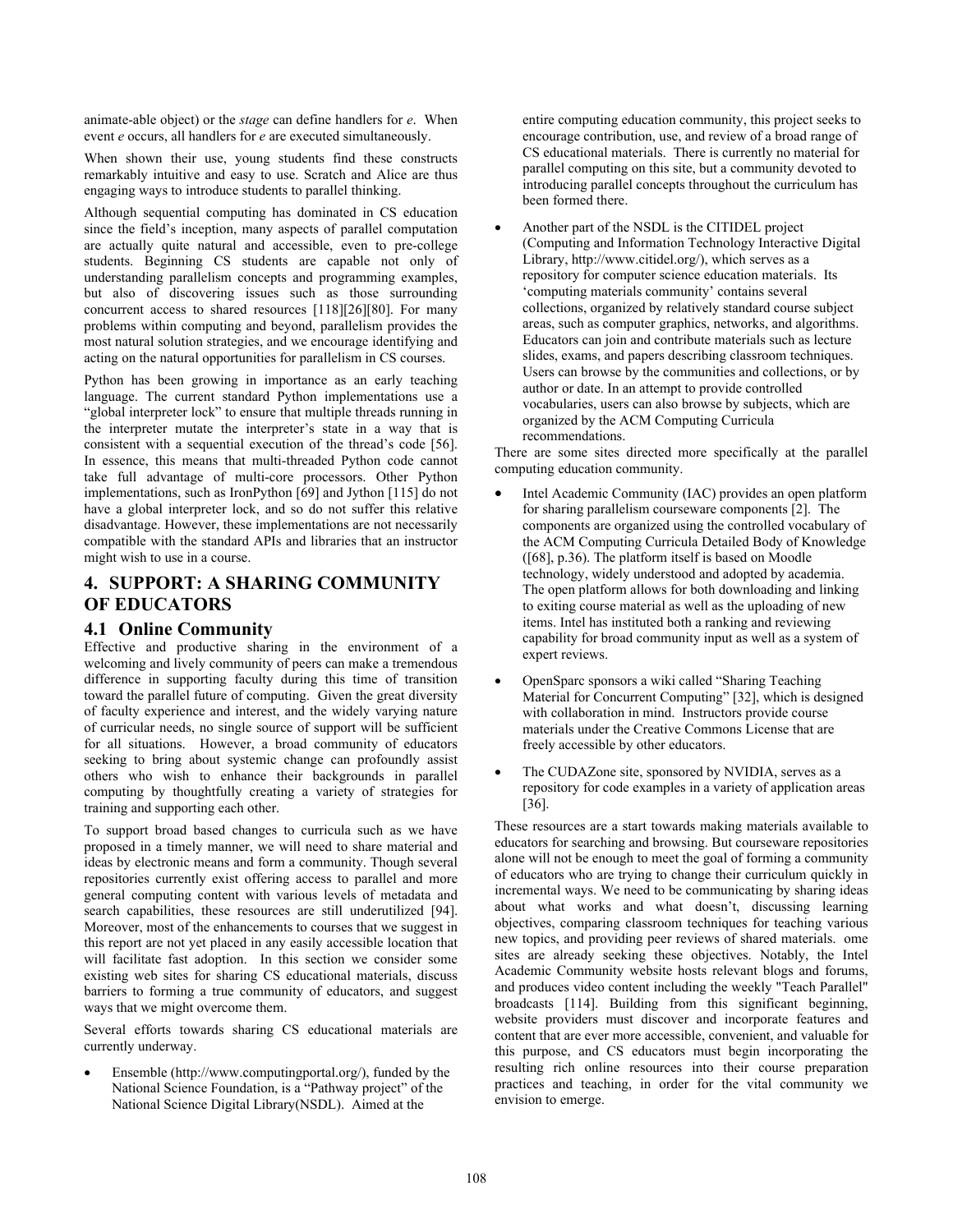We face several challenges to establishing an active and vibrant on-line community for parallelism in the CS curriculum:

- The episodic nature of course development—busy professors may only access these resources when they need specific materials, or when they have completed a project and are ready to share their results.
- A lack of incentive—professors are typically worried about completing tasks that are valued for promotion and tenure (research, teaching, and service to profession); it is not clear that participation in such a community will be valued by those outside the community as viable service.
- A small community size—popular sites with ratings and comments and blog posting rely on strength on numbers to develop a strong community of users; our community of CS educators is likely to remain relatively small.
- Shared content may not be easily adapted by others—to be widely shared, some content will ideally to be either platform independent, or easily ported from one environment to another. This is not always an easy prospect for busy professors.
- Technology changes quickly—some materials may lose applicability and relevance as hardware and software evolve.

We see some important features to add to online communities to facilitate sharing. The ability to find relevant and appropriate content is as important as the content itself. There are many salient features that should be included as metadata associated with the shared content to support its easy accessibility by course developers. These will provide attributes for searching such as its level of difficulty, learning objectives, platform requirements, or language used.

Although user rating and comments offer value to consumers, the benefit of peer review is more highly valued and sometimes required in academia. However, requiring peer review prior to posting may slow the sharing process, so it is not something we would advocate initially. Traditional online rating systems, such as 1-5 stars, may also not be appropriate for or widely used by our community.

The success of sharing of course content inevitably falls upon the participants involved. Besides developing shareable content, academic community members need to aware of the mechanisms available for sharing, and then actually take part in the sharing process, including posting of sharable content, downloading and using what is available, and providing feedback to the community. It is equally important to enrich the breadth of content offerings by capturing the work of community members as they port student exercises to other platforms or update course materials to accommodate revisions in OS and related tools. To make this easier and to test materials, remote systems are available that allow academicians to access manycore systems. The Elastic Compute Cloud (EC2) from Amazon Web Services (AWS) provides inexpensive access to virtual instances of machines with preconfigured numbers of "virtual cores" [6]. Intel's Many Core Testing Lab (MTL), which offers community access to advanced systems expressly for the purpose of creating and testing content as well as use by the community as a teaching platform [67]. Such efforts must continue to be expanded in order to build a critical mass of available teaching content.

These expectations for testing and sharing materials are somewhat at odds with the episodic nature of course development in academia and with the value we receive from participating. Some of us however, will need to take part in order to meet the goal of changing our curriculum to keep pace with the change in hardware.

Besides offering an effective sharing environment such as a repository, it is necessary develop a community of participants conducting a variety of supporting activities including but not limited to posting and using content, as well as commenting on posted content. We need to induce repeat visits independent of immediate courseware development needs. Likewise other mechanisms for informing members of new and updated content, such as RSS feeds, can provide similar value for more passive members. Nevertheless the success of such efforts is still dependent on available time and motivation of often-overworked professors to participate in the process. Hopefully some of us will take up the charge to be proactive.

By stating these objectives for online resources, we do not imply their absence from existing sites. For example, many sites include forms of search and metadata that help an instructor identify materials suitable for a particular situation. As another example, Intel Corporation has chosen to assign a high priority to online support for the international community of computing educators teaching parallelism, as members of that community create materials and curricular innovations appropriate for their own diverse academic situations. This effort shows leadership in both energetic building of online supports for community and in respectfully encouraging CS educators to develop parallel teaching materials. Yet much work remains on these objectives for discovering and implementing ever more effective support mechanisms, in order to engage and serve the emerging heterogeneous populace of CS educators who will soon begin teaching parallelism in new curricular contexts.

Developing an on line community can be likened to throwing a party. You can offer all kinds of party favors to get things started, but your success ultimately depends on keeping those who arrive early around long enough to develop a critical mass wherein it is the quality of the participants and their activities that comprise the value proposition that keeps the party going. Not only should your party be broadly advertised, the benefits of attending need to be well understood. Once the parallel CS educator community decides on appropriate meeting spaces online, we need to both advertise and participate in order to be effective.

# **4.2 Workshops**

Community development can be further reinforced through live, face-to-face interaction between both active and prospective members. Workshops (which are an established feature associated with many technical and academic conferences), can offer not only technical training in parallel programming but also perhaps more importantly focus on curriculum development, including case studies documenting professors' real accounts of curriculum development, outlining obstacles encountered and tactics for overcoming them (for example, [31]). Workshops have proven to encourage community development and contribution of materials to repositories, as described in [70]. It now is feasible to create remote videoconferencing workshops [95]. Not only will these activities invigorate our community at a grass roots level, but also provide an opportunity to cross-pollinate parallel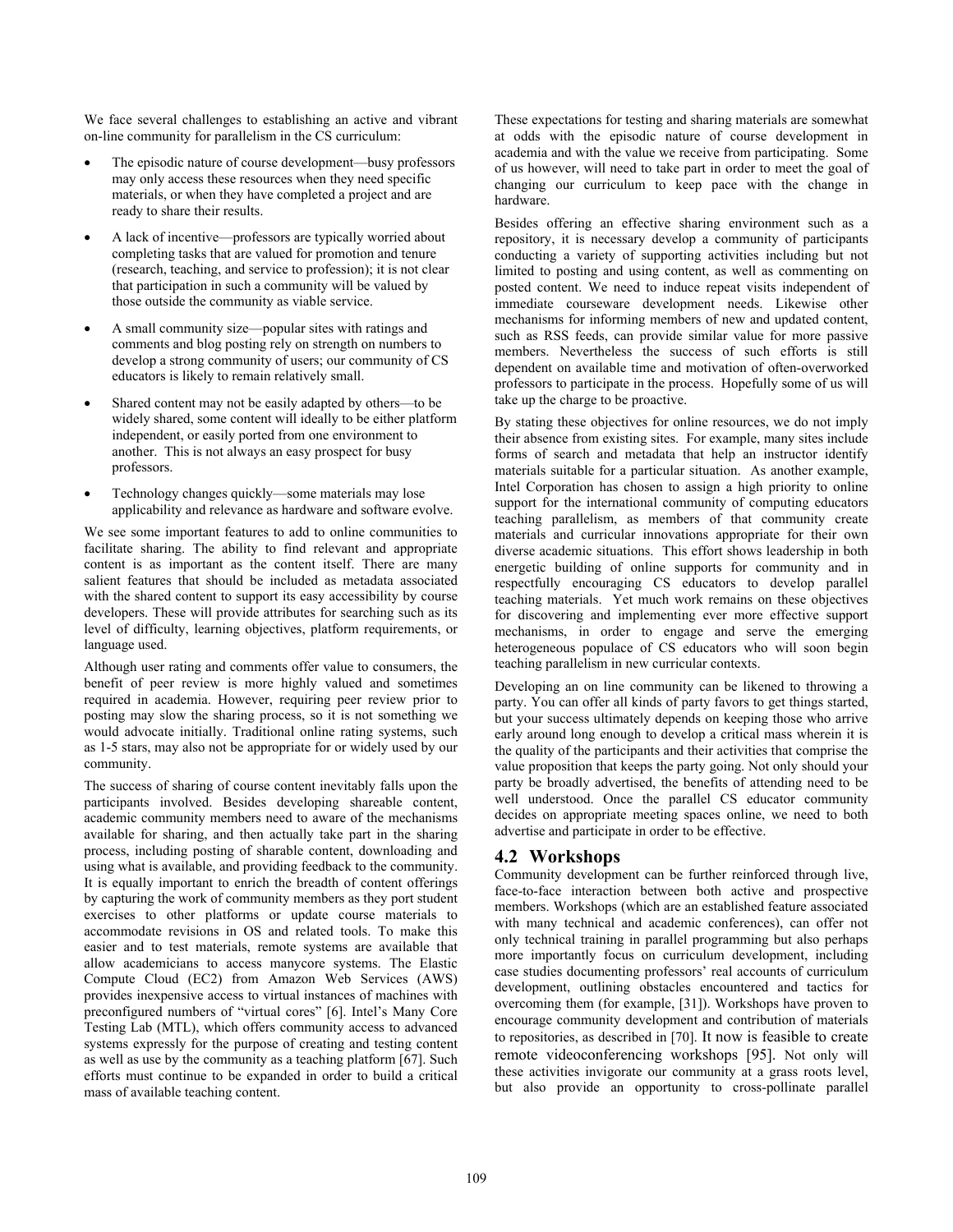curriculum development across a variety of disciplines within the scopes of the various targeted conferences.

# **5. BRINGING ABOUT SYSTEMIC CHANGE**

# **5.1 An approach to change**

As the foregoing sections indicate, we view parallelism as a topic area that would ideally appear at many locations in a CS curriculum, and at the elementary, intermediate, and advanced levels. *We recommend a spiral approach to exploring fundamental concepts of parallelism, with enduring principles always reinforced by "hands-on" experiential learning.* Several factors convince us of this position.

- Since multi-core computing will soon have a profound effect on nearly all forms of computation, even non-major students who may only study CS for a term or two will benefit from exposure to fundamental and enduring parallelism concepts, however they may use computing in their future academic and employment careers.
- As every advertising agency knows, frequent periodic exposure to information helps a hearer to understand and retain that information, and also implicitly conveys a sense of that information's significance. Likewise, frequent appearance of concepts and practice in parallelism throughout a CS curriculum will likely prepare students better for the future of ubiquitous parallel computing they will face than a more concentrated exposure localized within a single course.
- The scientific study of learning and education research support teaching strategies such as hands-on "active learning" ([18][88][85][84][87][86]) and a spiral approach to presenting and learning deep and substantial concepts over time ([77][23][24][41]). For example, we note that the spiral approach is considered a core learning pattern in the field of CS Didactics, found in several European countries, which concerns the scientific scholarship of learning in our discipline [105][113][20].

These strategies for teaching parallelism suggest a systemic change in CS curricula, in which strategically selected topics in parallelism appear frequently in the contexts of numerous CS courses. While we do not claim to know how to untie the Gordian Knot of transformative change, we suggest three guidelines that may help the community to succeed in injecting more parallelism into CS curricula.

- 1. *Incremental change*. Cyclically making strategic small modifications helps to create manageable change.
- Assessment. Assessing results helps to identify and quantify the effectiveness of change.
- 3. *Proceeding in and from community*. A collaborative, open, and supportive community provides an excellent environment for fostering change among the widest set of stakeholders.

Some examples may shed light on how these guidelines can function together to encourage systemic change. The field of information security was represented in the 2001 version of the ACM-IEEE/CS curricular guidelines in the titles of only two knowledge units, one required (3 hours) and one elective [71]. But the rising importance of the field in present-day computing and the energetic incremental activity of the information security community led the 2008 revision of those curriculum guidelines to include six knowledge units with titles involving security, three of which are required (12 hours total) [68]. Note that the guidelines include assessment cues (such as the number of required hours and learning objectives for each knowledge unit) that help to identify and quantify these curricular changes.

We believe that an incremental, assessable, and community-based approach will also serve the CS education community as it introduces more parallel computing concepts in undergraduate CS curricula

# **5.2 Some challenges**

We comment below on some of the challenges that the CS education community may face as it seeks to expand the presence of parallelism in CS program offerings.

### *5.2.1 CS curricula are already full*

The most obvious concern about bringing more parallelism into CS curricula is the challenge of adding topics in parallelism to courses and academic programs that are already overstuffed with content. We have made no attempt to recount a thorough justification for teaching more parallelism to CS students, but instead we have assumed that premise and focused on strategies for instituting that change in CS curricula.

However, we note that leading corporations in information technology and top research groups have already made a strong case for this curricular transformation. To quote John Shalf of Lawrence Berkeley National Laboratories in connection with the recent announcement of Intel 32- and 50-core CPU products to be delivered by 2011, *"[T]he most important thing moving forward is that everyone is now affected by parallelism. So the ideas have moved from being the interest of a handful of academics and supercomputing advocates to a mainstream problem that is important to the broader computing industry – the likes of Microsoft and Intel. This means it is even more imperative that we train future computer scientists to solve problems using parallelism from the get-go. The transformation of our educational system will be as big and disruptive as the changes to our software environment. So we'd better start now"* [47].

Given the urgent need to bring more parallelism into the CS curriculum, some traditional course content may be displaced for at least the short term. Over time, we anticipate that the CS education community will discover cost-neutral substitutions and rearrangements of topics within courses that will allow concepts of parallelism to be taught with little or no sacrifice of other course topics. In fact, several examples of efficiently introducing parallelism appear in Section 3. As research and industry develop new parallel programming algorithms, data structures, and environments, the creative CS education community will surely discover better and better curricular optimizations incorporating them.

## *5.2.2 The urgency of this change*

CS curricula do change over time. For example, the now universal acceptance of object-oriented programming in undergraduate CS education shows that systemic curriculum change is possible in our discipline. However, that transformation took about 20 years to accomplish, which is far more time than we have to produce CS graduates who are competitive in parallel computing, given the rapid expansion of programmer-accessible parallelism in today's computer hardware.

Fortunately, incremental change is an effective strategy that initially requires only a small allocation of time and equipment.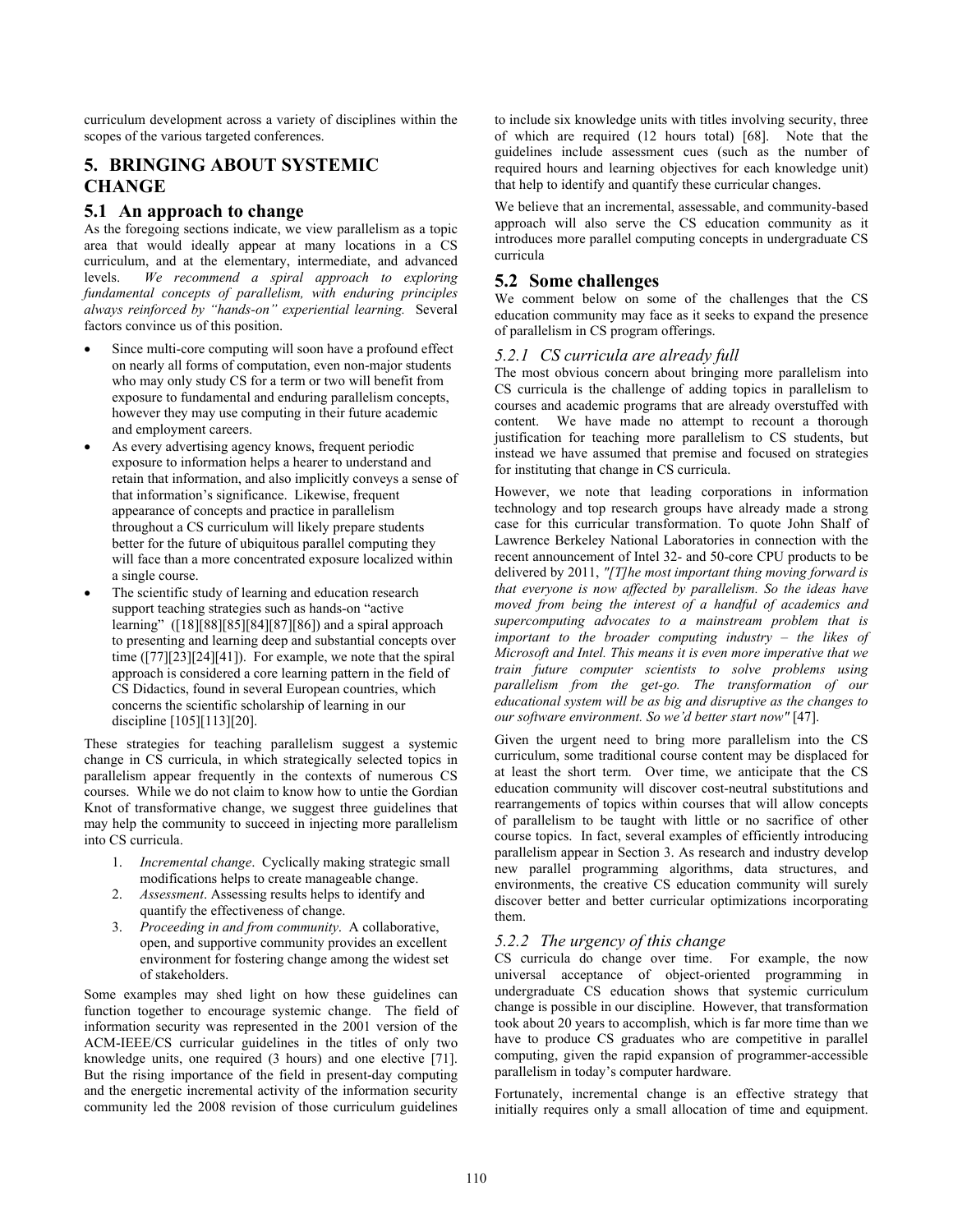Students who learn a few strategically chosen lessons in parallelism now will graduate to academic and employment careers with useful lessons and some valuable insights. If subsequent students learn more parallelism, the accumulation of modest steps in parallel computation can soon lead to deeper education in the principles of parallelism, strengthened by broad experiential learning activities.

### *5.2.3 Faculty challenges*

Teaching parallelism at all levels of a CS curriculum, and in courses that have not traditionally been associated with parallelism, places significant demands on the faculty teaching those courses. Up to now, parallelism has been a specialty of a small proportion of a CS faculty. The rapidly changing nature of all CS subfields has always placed a substantial burden on CS faculty in keeping up with their academic interests and responsibilities. Each CS professor must make his or her own cost-to-benefit calculation about how much time to invest in each new technology or disciplinary development, including the increasingly prominent developments involving parallelism. The timely success of a systemic change towards teaching more parallelism in the CS curriculum will hinge on making it as easy as possible for professors who are non-specialists in parallelism to develop competence in the new topics they now need for their courses, and to obtain the course materials and parallel computing infrastructure support required to teach those new topics.

As indicated at the beginning of Section 4, an intentional supportive community of peers is key to helping faculty making this transition toward the parallel future of computing. Such a community will bring parallelism specialists and non-specialists together, and will also connect persons with similar professional interests outside of parallelism, for example, instructors of a given type of course or persons with common academic interests. Some example strategies include: technical workshops, whether on-site or remotely accessed; workshops on teaching and learning strategies, presented by educators, which may focus on particular courses common among many institutions' CS curricula, or particular teaching techniques, etc.; formation of mentoring networks, or other relationship-based support strategies; and the creation and maintenance of effective online resources for locating, finding, sharing, and developing resource materials, assignments, and pedagogical systems that support the teaching of parallelism. See Section 4 for further elaboration on this community-based approach.

# **6. SUMMARY OF RECOMMENDATIONS AND FUTURE WORK**

The following recommendations summarize the results of our study of strategies for injecting parallelism into CS curricula.

- 1. Teach a broad collection of enduring principles of parallelism through hands-on experiential learning, in order to prepare students best for the volatile future of parallel computation while reinforcing concepts through active learning.
- 2. Let research findings and industrial developments inform the modifications of courses and curricula to include more parallelism. We present a suggested framework for a body of knowledge for parallel computing that derives from the recommendations of researchers in academia and industry.
- 3. Teach parallelism early and often, at all levels of undergraduate CS curricula. Both CS majors and nonmajors need background in parallelism, and the material

merits ongoing vertical study during a major's undergraduate career.

- 4. Use a spiral approach for presenting substantial concepts and issues in parallelism, as recommended by the European field of CS Didactics, and incorporate other results of the sciences of teaching and learning when introducing concepts and practices of parallelism in new locations in CS courses and curricula.
- 5. Select concepts and applications strategically when introducing parallelism in elementary courses and other non-traditional locations in CS curricula. The depth and complexity of parallel computing is usually less important than accessibility and its perceived significance for beginners.
- 6. Develop an open, inviting community of CS professors, administrators, and staff who are seeking to bring more parallelism into the CS curriculum. Include both specialists and non-specialists in parallelism, and encourage collaboration, training, and mentoring relationships among all community members.
- 7. Create effective online resources to support that community of CS academics seeking parallelism in CS courses and curricula. Some elements of such online resources include:
	- a) community review of online materials, with appropriate incentives and academically recognized rewards;
	- b) creative features for search, sharing, feedback, and ongoing discussion that make sites much more than mere repositories; and
	- c) open cross-listing and linking between such sites, digital libraries such as NSDL, and other resources in order to provide wide, convenient access and to encourage a sharing and supportive community.
- 8. Approach the shift towards more parallelism in CS courses and curricula strategically, beginning with incremental change and proceeding in and from community.

We also have several suggestions to the international CS educations for future work that would build on our findings.

- Present experiences about efforts to implement these ideas in various institutional types and curricular settings, at national and local meetings. We note that assessed work will be most persuasive and edifying for the community, and that wellanalyzed failures often yield as least as many lessons as smooth success stories.
- Collaborate with other faculty on this challenge of parallelism. Collaboration of peers on new initiatives can reap the strengths and minimize the weaknesses of all. Mentoring relationships between newcomers and more experienced persons typically benefit both parties, both professionally and personally, as well as in the subject at hand. The injection of parallelism into CS curricula will require rapid and effective systemic change, and an open spirit of collaboration is the primary ingredient in forming the community of CS educators needed to support that transformation.
- Develop opportunities for workshops and other gatherings of CS educators, for purposes such as training in associated technologies, and sharing strategies and vehicles for teaching concepts of parallelism. We note that workshop sessions often accompany professional meetings such as SC (SuperComputing), SPLASH (formerly OOPSLA), SIGCSE, and others, and some of these are long established, well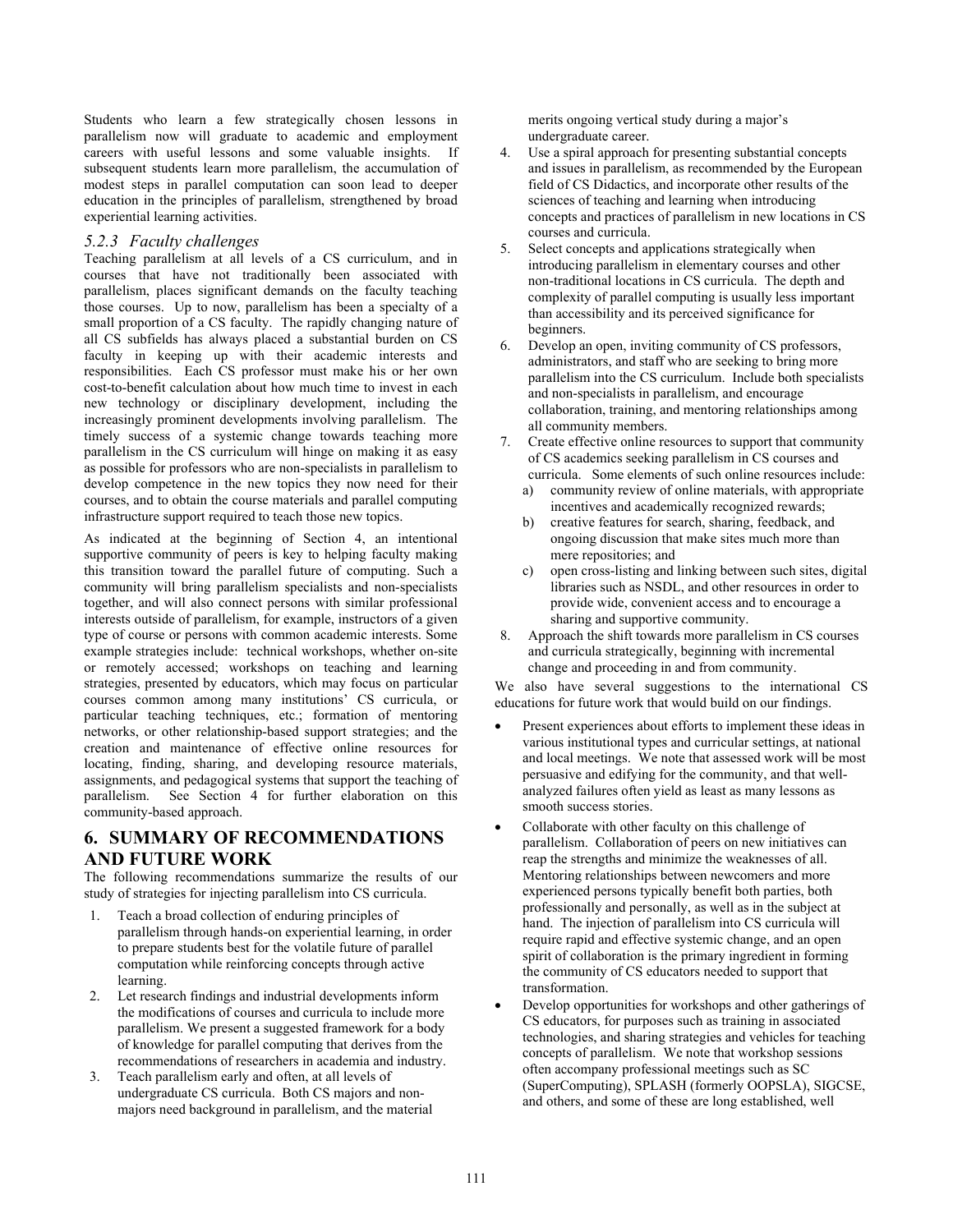supported, and very effective. However, many additional venues and various types of gatherings and workshops will be needed to reach the great variety of professional backgrounds, institutional settings, and curriculum requirements that must be served.

 Continue to explore strategic aspects of bringing parallelism into the CS curriculum. Some of the aspects identified in this report deserve deeper consideration. Two immediate needs in preparation for the coming transformation are the expedited development of effective teaching and learning strategies for parallel computing content, and the collaborative establishment of effective means of sharing among a community of CS educators who will gather around teaching parallelism. Another substantial issue worth studying that is not a focus of the present report is tenure and promotion rewards structure for producing and sharing highquality online materials related to teaching and learning parallelism.

# **7. ACKNOWLEDGMENTS**

Most of the content of this report was developed during an electronic discussion that took place during the two months prior to our intensive writing meeting in Ankara. Our discussion group consisted of the authors and an expert advisory panel who freely and energetically informed and challenged us, greatly influencing and benefiting our work. The members of our advisory panel were: Clay Breshears, Intel Corporation; Daniel Ernst, University of Wisconsin—Eau Claire; Gregory Gagne, Westminster College and coauthor of [107]; Michael Heroux, Sandia National Labs and St. John's University; Jeanne Narum, Project Kaleidoscope; and Matthew Wolf, Georgia Tech and Oak Ridge National Labs.

## **8. REFERENCES**

- [1] Abramson, B. and Yung, M. 1989. Divide and conquer under global constraints: A solution to the N-queens problem. *Journal of Parallel and Distributed Computing*. 6, 3 (Jun. 1989), 649-662.
- [2] Academic Intel® Software Network. *http://software.intel.com/enus/academic/?cid=cim:ggl|academic\_us\_brand|ks112A7| s*. Accessed: 08-06-2010.
- [3] Agha, G. 1986. *Actors: a model of concurrent computation in distributed systems*. MIT Press.
- [4] Akl, S.G. 1990. *Parallel Sorting Algorithms*. Academic Press, Inc.
- [5] Allen, E., Chase, D. et al. 2005. The Fortress language specification.
- [6] Amazon Elastic Compute Cloud (Amazon EC2). *http://aws.amazon.com/ec2/*. Accessed: 07-28-2010.
- [7] Apache Hadoop Project. *http://hadoop.apache.org/*. Accessed: 06-28-2010.
- [8] Apache Thrift. *http://incubator.apache.org/thrift/*. Accessed: 08-02-2010.
- [9] Asanovic, K., Bodik, R. et al. 2009. A view of the parallel computing landscape. *Commun. ACM*. 52, 10 (2009), 56-67.
- [10] Axon: STM. *http://www.kamaelia.org/STM*. Accessed: 08-02-2010.
- [11] Benson, D.A., Karsch-Mizrachi, I. et al. 2010. GenBank. *Nucl. Acids Res.* 38, suppl\_1 (Jan. 2010), D46-51.
- [12] Berman, K.A. and Paul, J.L. 2004. *Algorithms: Sequential, Parallel, and Distributed*. Course Technology.
- [13] Bienia, C., Kumar, S. et al. 2008. The PARSEC benchmark suite: characterization and architectural implications. *Proceedings of the 17th international conference on Parallel architectures and compilation techniques* (Toronto, Ontario, Canada, 2008), 72-81.
- [14] Bisciglia, C. and Kimball, A. 2008. Getting started with cluster computing for undergrads. Vendor Session. *The 39th ACM technical symposium on Computer science education* (2008).
- [15] BOINC. *http://boinc.berkeley.edu/*. Accessed: 08-06- 2010.
- [16] Bransford, J. and National Research Council (U.S.).;National Research Council (U.S.). 2000. *How people learn : brain, mind, experience, and school*. National Academy Press.
- [17] Breshears, C. 2009. *The Art of Concurrency: A Thread Monkey's Guide to Writing Parallel Applications*. O'Reilly Media.
- [18] Briggs, T. 2005. Techniques for active learning in CS courses. *J. Comput. Small Coll.* 21, 2 (2005), 156-165.
- [19] Brin, S. and Page, L. 1998. The anatomy of a large-scale hypertextual Web search engine. *Computer Networks and ISDN Systems*. 30, 1-7 (Apr. 1998), 107-117.
- [20] Brinda, T. and Schubert, S. 2001. Didactic system for object-oriented modelling. *Proceedings of the IFIP TC3 Seventh IFIP World Conference on Networking the Learner: Computers in Education* (2001), 473–482.
- [21] Bruce, K. and Freund, S.N. 2008. Programming languages as part of core computer science. *SIGPLAN Not.* 43, 11 (2008), 50-54.
- [22] Bruce, K.B., Danyluk, A. et al. 2010. Introducing concurrency in CS 1. *Proceedings of the 41st ACM technical symposium on Computer science education* (Milwaukee, Wisconsin, USA, 2010), 224-228.
- [23] Bruner, J. 1974. *Toward a Theory of Instruction*. Belknap Press of Harvard University Press.
- [24] Bruner, J. 1977. *The Process of Education*. Harvard University Press.
- [25] Candygram. *http://candygram.sourceforge.net/*. Accessed: 08-02-2010.
- [26] Chesebrough, R.A. and Turner, I. 2010. Parallel computing: at the interface of high school and industry. *Proceedings of the 41st ACM technical symposium on Computer science education* (Milwaukee, Wisconsin, USA, 2010), 280-284.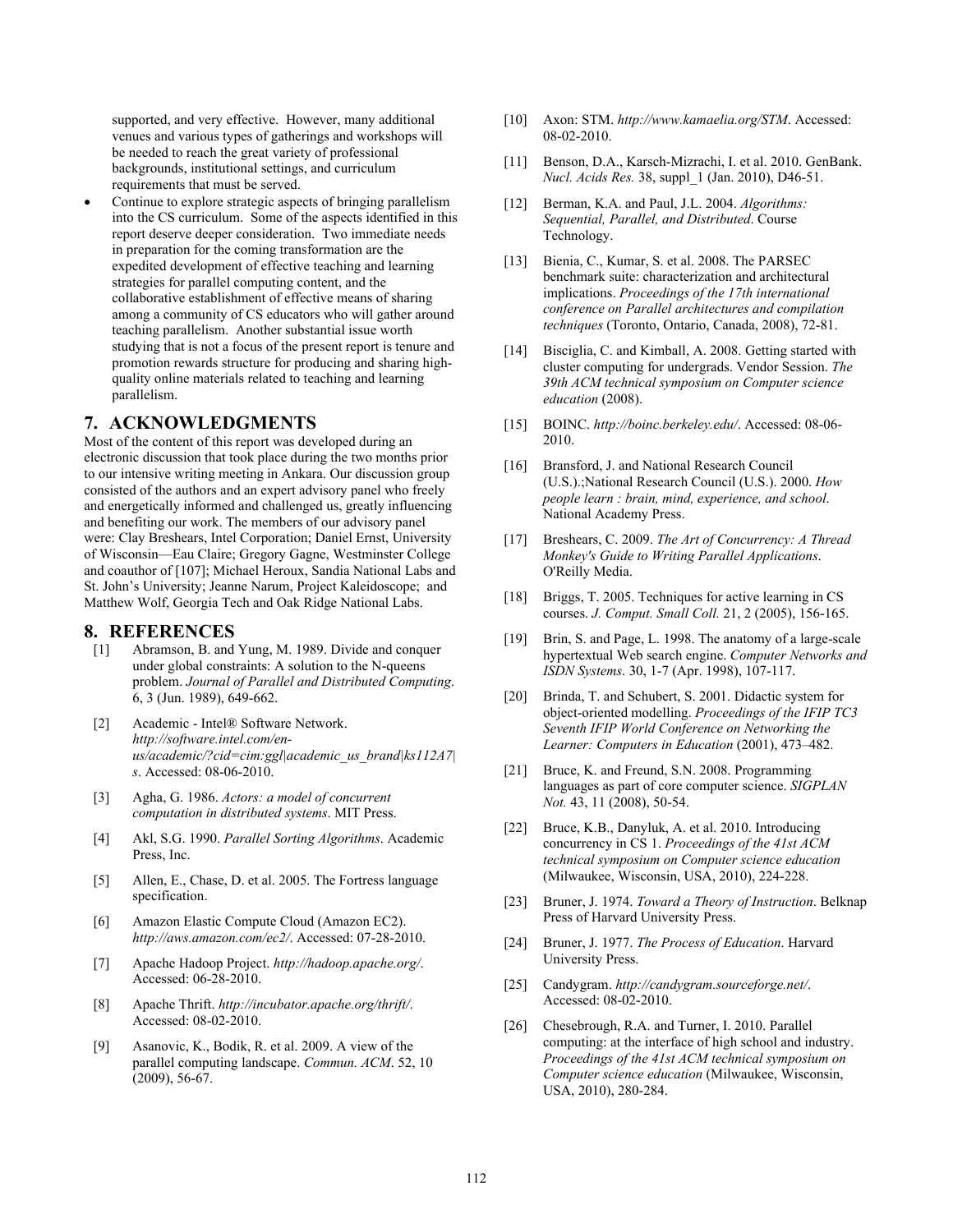- [27] Clojure home. *http://clojure.org/*. Accessed: 08-06- 2010.
- [28] Colombo, C., Del Bimbo, A. et al. 2008. A real-time full body tracking and humanoid animation system. *PARALLEL COMPUTING -AMSTERDAM-*. 34, 12 (2008), 718-726.
- [29] Communicating Sequential Processes for Java (JCSP). *http://www.cs.kent.ac.uk/projects/ofa/jcsp/*. Accessed: 08- 06-2010.
- [30] Computer Science Unplugged. *http://csunplugged.org/*. Accessed: 08-02-2010.
- [31] Computing Frontiers 2010 Workshop. *http://www.computingfrontiers.org/2010/workshop.html*. Accessed: 06-27-2010.
- [32] ConcurrentComputing < CourseMaterial < TWiki. *http://wiki.opensparc.net/bin/view.pl/CourseMaterial/Co ncurrentComputing*. Accessed: 06-26-2010.
- [33] Cooper, S., Dann, W. et al. 2003. Teaching objects-first in introductory computer science. *Proceedings of the 34th Technical Symposium on Computer Science Education (SIGCSE'03)* (2003), 191–195.
- [34] CUDA for Finance. *http://www.nvidia.com/object/cuda\_finance.html*. Accessed: 07-13-2010.
- [35] CUDA for Medical. *http://www.nvidia.com/object/cuda\_medical.html*. Accessed: 07-13-2010.
- [36] CUDA Zone. *http://www.nvidia.com/object/cuda\_home\_new.html*. Accessed: 06-30-2010.
- [37] Darema, F. 2001. The SPMD Model: Past, Present and Future. *Recent Advances in Parallel Virtual Machine and Message Passing Interface*. Springer Berlin Heidelberg. 1.
- [38] Darling, A., Carey, L. et al. 2003. The Design, Implementation, and Evaluation of mpiBLAST. *ClusterWorld Conference & Expo and the 4th International Conference on Linux Cluster: The HPC Revolution 2003* (San Jose, California, June 2003).
- [39] Dean, J. and Ghemawat, S. 2004. MapReduce: Simplified Data Processing on Large Clusters. *OSDI* (2004), 137- 150.
- [40] Deuce STM Java Software Transactional Memory. *http://www.deucestm.org/*. Accessed: 08-02-2010.
- [41] DiBiasio, D., Clark, W. et al. 1999. Evaluation of a spiral curriculum for engineering. *Frontiers in Education, Annual* (Los Alamitos, CA, USA, 1999), 12D1/15- 12D1/18vol.2.
- [42] Dongarra, J., Foster, I. et al. 2002. *The Sourcebook of Parallel Computing*. Morgan Kaufmann.
- [43] Enable Safe, Scalable Parallelism with Intel Threading Building Block's Concurrent Containers. *http://www.devx.com/cplus/Article/33334*. Accessed: 08- 04-2010.
- [44] Erlang Programming Language, Official Website. *http://www.erlang.org/index.html*. Accessed: 08-02-2010.
- [45] Ernst, D.J. and Stevenson, D.E. 2008. Concurrent CS: preparing students for a multicore world. *Proceedings of the 13th annual conference on Innovation and technology in computer science education* (Madrid, Spain, 2008), 230-234.
- [46] Explicit Multi-Threading (XMT) Home Page. *http://www.umiacs.umd.edu/users/vishkin/XMT/index.sht ml*. Accessed: 06-28-2010.
- [47] Feature John Shalf talks parallel programming languages. *http://www.isgtw.org/?pid=1002557*. Accessed: 07-27-2010.
- [48] Finkel, R.A. and Fishburn, J.P. 1982. Parallelism in alpha-beta search. *Artificial Intelligence*. 19, 1 (Sep. 1982), 89-106.
- [49] Flynn, M.J. 1972. Some computer organizations and their effectiveness. *IEEE Transactions on Computers*. 100, (1972), 21.
- [50] Folding@home. *http://folding.stanford.edu/*. Accessed: 08-06-2010.
- [51] Fraser, K. and Harris, T. 2007. Concurrent programming without locks. *ACM Trans. Comput. Syst.* 25, 2 (2007), 5.
- [52] Friedman, D.P. and Wand, M. 2008. *Essentials of Programming Languages, 3rd Edition*. The MIT Press.
- [53] Gamma, E., Helm, R. et al. 1995. *Design patterns: elements of reusable object-oriented software*. Addisonwesley Reading, MA.
- [54] Garrity, P. and Yates, T. *WebMapReduce*.
- [55] Gelernter, D. 1985. Generative communication in Linda. *ACM Trans. Program. Lang. Syst.* 7, 1 (1985), 80-112.
- [56] GlobalInterpreterLock PythonInfo Wiki. *http://wiki.python.org/moin/GlobalInterpreterLock*. Accessed: 08-06-2010.
- [57] Goetz, B., Peierls, T. et al. 2006. *Java Concurrency in Practice*. Addison-Wesley Professional.
- [58] Halloway, S. 2009. *Programming Clojure*. Pragmatic Bookshelf.
- [59] Haskell HaskellWiki. *http://www.haskell.org/*. Accessed: 08-02-2010.
- [60] Hewitt, C., Bishop, P. et al. 1973. A universal modular ACTOR formalism for artificial intelligence. *Proceedings of the 3rd international joint conference on Artificial intelligence* (Stanford, USA, 1973), 235-245.
- [61] Hoare, C. 1985. *Communicating sequential processes*. Prentice/Hall International.
- [62] HPCwire: Intel Unveils 48-Core Research Chip. *http://www.hpcwire.com/features/Intel-Unveils-48-Core-Research-Chip-78378487.html*. Accessed: 06-27-2010.
- [63] Huang, K. and Thulasiram, R. 2005. Parallel algorithm for pricing American Asian options with multi-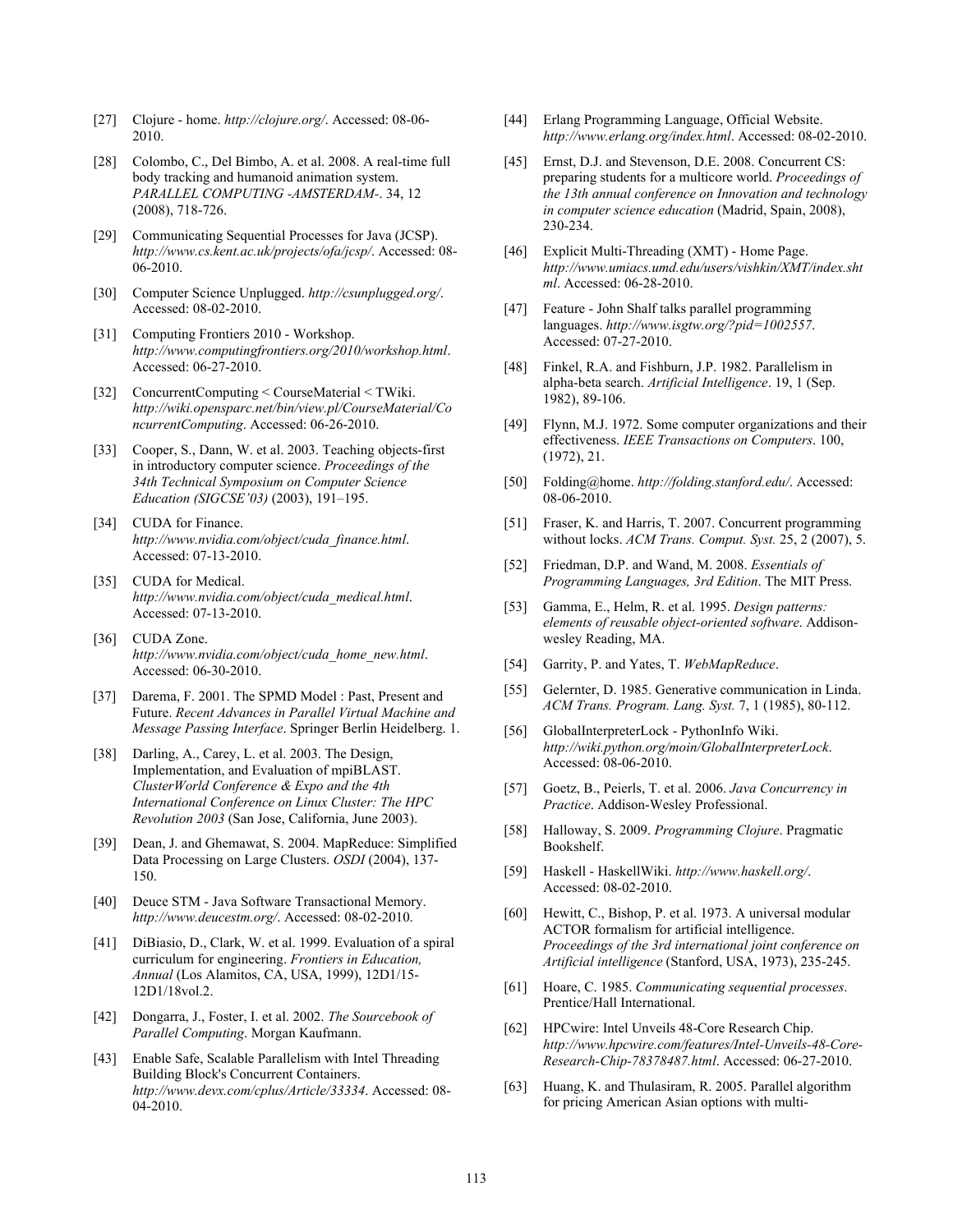dimensional assets. *High Performance Computing Systems and Applications, 2005. HPCS 2005. 19th International Symposium on* (2005), 177-185.

- [64] InfoQ: A Pattern Language for Parallel Programming. *http://www.infoq.com/presentations/Pattern-Language-Parallel-Programming*. Accessed: 06-28-2010.
- [65] Intel Threaded Building Blocks. *http://www.threadingbuildingblocks.org/*. Accessed: 08- 05-2010.
- [66] Intel® C++ STM Compiler, Prototype Edition 3.0 -Intel® Software Network. *http://software.intel.com/enus/articles/intel-c-stm-compiler-prototype-edition-20/*. Accessed: 07-16-2010.
- [67] Intel® Manycore Testing Lab Intel® Software Network. *http://software.intel.com/en-us/articles/intelmany-core-testing-lab/*. Accessed: 07-28-2010.
- [68] Interim Review Task Force. CS2008 Curriculum Updatehttp://www.acm.org/education/curricula/ComputerScienc e2008.pdf.
- [69] IronPython.net. *http://ironpython.net/*. Accessed: 08-03- 2010.
- [70] Joiner, D.A., Gray, P. et al. 2006. Teaching parallel computing to science faculty: best practices and common pitfalls. *Proceedings of the eleventh ACM SIGPLAN symposium on Principles and practice of parallel programming* (New York, New York, USA, 2006), 239- 246.
- [71] Joint Task Force on Computing Curricula 2001. Computing curricula 2001. *J. Educ. Resour. Comput.* 1, 3es (2001), 1.
- [72] Jones, S.P. 2007. Beautiful Concurrency. *Beautiful Code: Leading Programmers Explain How They Think*. O'Reilly Media. 385-406.
- [73] Keller, J., Keller, C. et al. 2000. *Practical PRAM Programming*. Wiley-Interscience.
- [74] Keutzer, K. and Mattson, T. 2009. Our Pattern Language (OPL): A design pattern language for engineering (parallel) software. *ParaPLoP Workshop on Parallel Programming Patterns* (2009).
- [75] Klette, R., Huang, T. et al. 2001. *Multi-Image Analysis: 10th International Workshop on Theoretical Foundations of Computer Vision Dagstuhl Castle, Germany, March 12-17, 2000 Revised Papers*. Springer.
- [76] Knight, T. 1986. An architecture for mostly functional languages. *Proceedings of the 1986 ACM conference on LISP and functional programming* (Cambridge, Massachusetts, United States, 1986), 105-112.
- [77] Kolb, A. and Kolb, D. 2009. The Learning Way. *Simulation & Gaming*. 40, 3 (Jun. 2009), 297-327.
- [78] Krasner, G.E. and Pope, S.T. 1988. A cookbook for using the model-view controller user interface paradigm in Smalltalk-80. *J. Object Oriented Program.* 1, 3 (1988), 26-49.
- [79] Kumar, V., Grama, A. et al. 1994. *Introduction to parallel computing: design and analysis of algorithms*. The Benjamin/Cummings.
- [80] Lewandowski, G., Bouvier, D.J. et al. 2010. Commonsense understanding of concurrency: computing students and concert tickets. *Commun. ACM*. 53, 7 (2010), 60-70.
- [81] Manger, R., Grbic, M. et al. 1995. A parallel SVD algorithm and its application to financial ratio analysis. *Microprocessing and Microprogramming*. 41, 1 (Apr. 1995), 97-106.
- [82] Mattson, T.G., Sanders, B.A. et al. 2004. *Patterns for Parallel Programming*. Addison-Wesley Professional.
- [83] Mattson, T.G., Wijngaart, R.V.D. et al. 2008. Programming the Intel 80-core network-on-a-chip terascale processor. *Proceedings of the 2008 ACM/IEEE conference on Supercomputing* (Austin, Texas, 2008).
- [84] McConnell, J.J. 2005. Active and cooperative learning: more tips and tricks (part II). *SIGCSE Bull.* 37, 4 (2005), 34–38.
- [85] McConnell, J.J. 2005. Active and cooperative learning: tips and tricks (part I). *SIGCSE Bull.* 37, 2 (2005), 27–30.
- [86] McConnell, J.J. 2006. Active and cooperative learning: final tips and tricks (part IV). *ITiCSE-WGR '06: Working group reports on ITiCSE on Innovation and technology in computer science education* (New York, NY, USA, 2006), 25–28.
- [87] McConnell, J.J. 2006. Active and cooperative learning: further tips and tricks (part 3). *SIGCSE Bull.* 38, 2 (2006), 24–28.
- [88] McConnell, J.J. 1996. Active learning and its use in computer science. *Proceedings of the 1st conference on Integrating technology into computer science education* (Barcelona, Spain, 1996), 52-54.
- [89] Merigot, A. and Petrosino, A. 2008. Parallel processing for image and video processing: Issues and challenges. *Parallel Comput.* 34, 12 (2008), 694-699.
- [90] Miller, R. and Boxer, L. 2005. *Algorithms Sequential & Parallel: A Unified Approach*. Charles River Media.
- [91] Milner, R. 1999. *Communicating and Mobile Systems: the Pi-Calculus*. Cambridge University Press.
- [92] Milner, R., Parrow, J. et al. 1992. A calculus of mobile processes, I. *Inf. Comput.* 100, 1 (1992), 1-40.
- [93] Milner, R., Parrow, J. et al. 1992. A calculus of mobile processes, II. *Inf. Comput.* 100, 1 (1992), 41-77.
- [94] Mitchell, S.M. and Lutters, W.G. 2006. Assessing the Value of Computer Science Course Material Repositories. *Conference on Software Engineering Education and Training Workshops* (Los Alamitos, CA, USA, 2006), 2.
- [95] Neeman, H., Severini, H. et al. 2010. Teaching high performance computing via videoconferencing. *ACM Inroads*. 1, 1 (2010), 67-71.